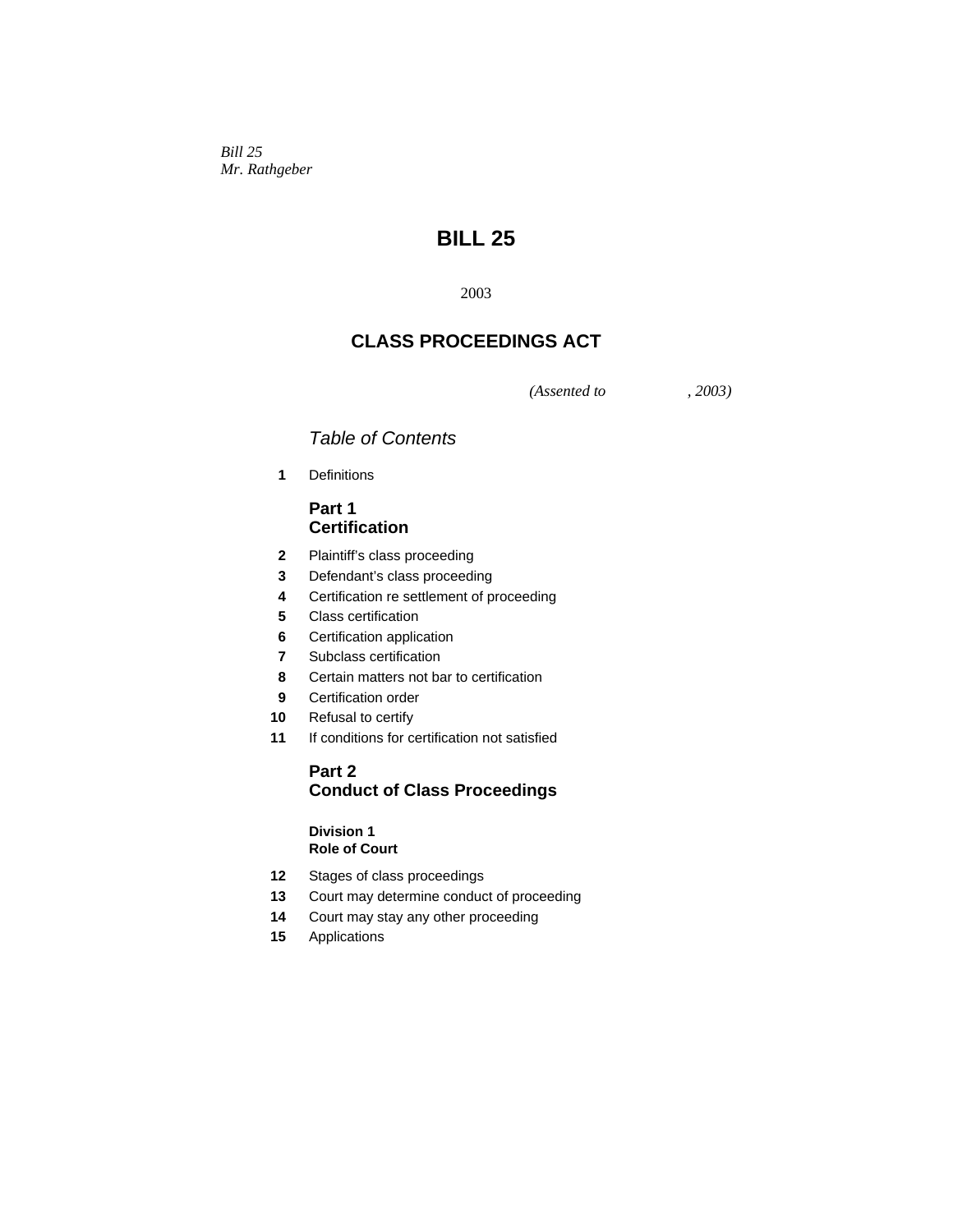## **Division 2 Participation of Class Members**

- Participation of class members
- Opting in and opting out
- Discovery
- Examination of class members before an application

## **Division 3 Notices**

- Notice of certification
- Notice of determination of common issues
- Notice to protect interests of affected persons
- Approval of notice by the Court
- Giving of notice by another party
- Costs of notice

## **Part 3 Orders, Awards and Related Procedures**

## **Division 1**

## **Orders Respecting Common Issues and Individual Issues**

- Contents of order respecting common issues
- Judgment on common issues is binding
- Determination of individual issues
- Individual assessment of liability

#### **Division 2 Aggregate Awards**

- 
- Aggregate awards of monetary relief
- Average or proportional share of aggregate awards
- Individual share of aggregate award
- Distribution
- Undistributed award

#### **Division 3 Termination of Proceedings and Appeals**

- Settlement, discontinuance, abandonment and dismissal
- Appeals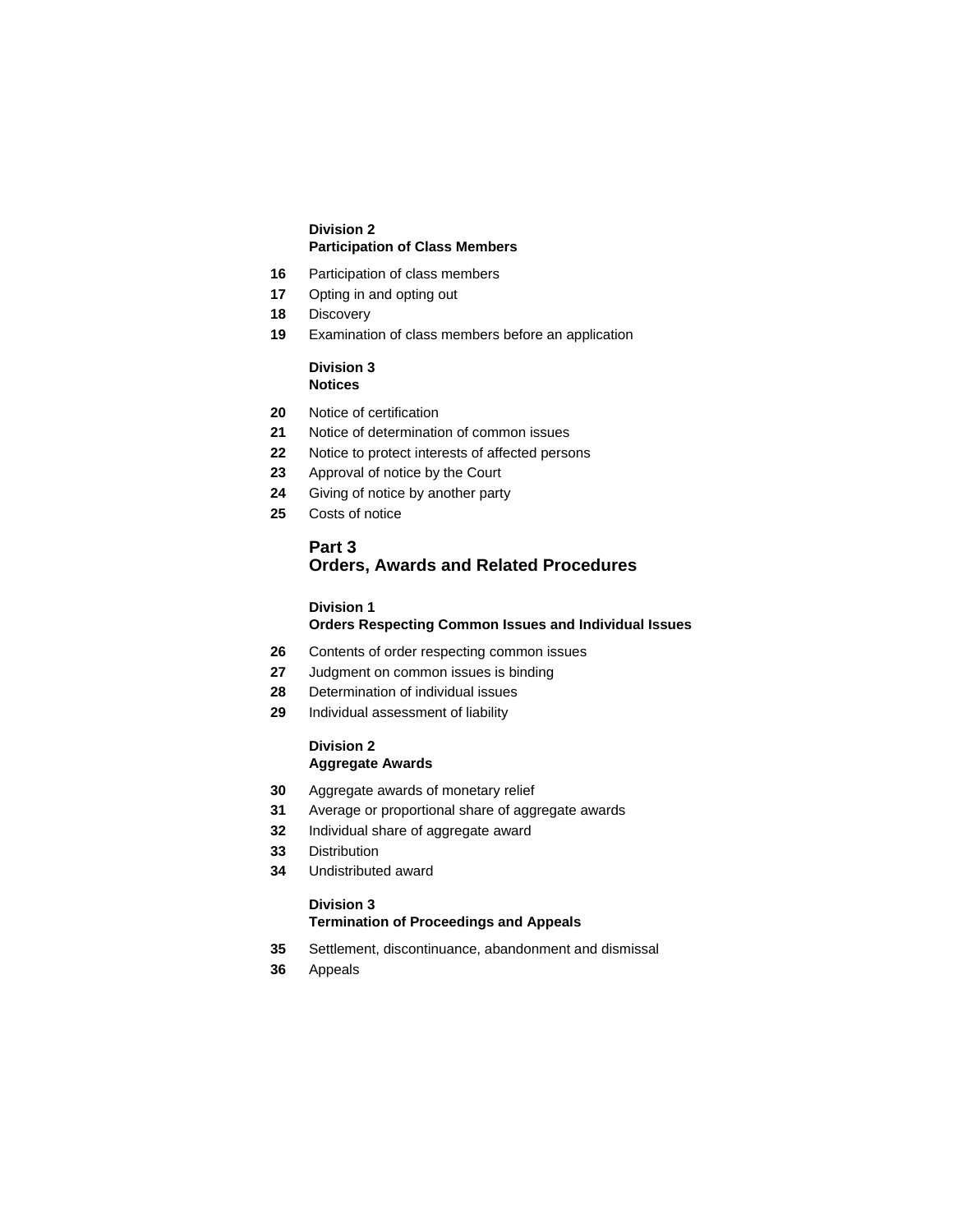## **Part 4 Costs, Fees and Disbursements**

- **37** Costs
- **38** Contingency fee agreements
- **39** Court approval of contingency fee agreement

## **Part 5 General**

- **40** Limitation periods
- **41** Rules of Court
- **42** Application of Act
- **43** Coming into force

HER MAJESTY, by and with the advice and consent of the Legislative Assembly of Alberta, enacts as follows:

## **Definitions**

**1** In this Act,

- (a) "certification order" means an order certifying a proceeding as a class proceeding;
- (b) "certified", in respect of a proceeding, means certified as a class proceeding;
- (c) "class member" means a person who is a member of a class on whose behalf a proceeding that is certified as a class proceeding is commenced or otherwise conducted;
- (d) "class proceeding" means a proceeding certified as a class proceeding under Part 1;
- (e) "common issue" means
	- (i) common but not necessarily identical issues of fact, or
	- (ii) common but not necessarily identical issues of law that arise from common but not necessarily identical facts;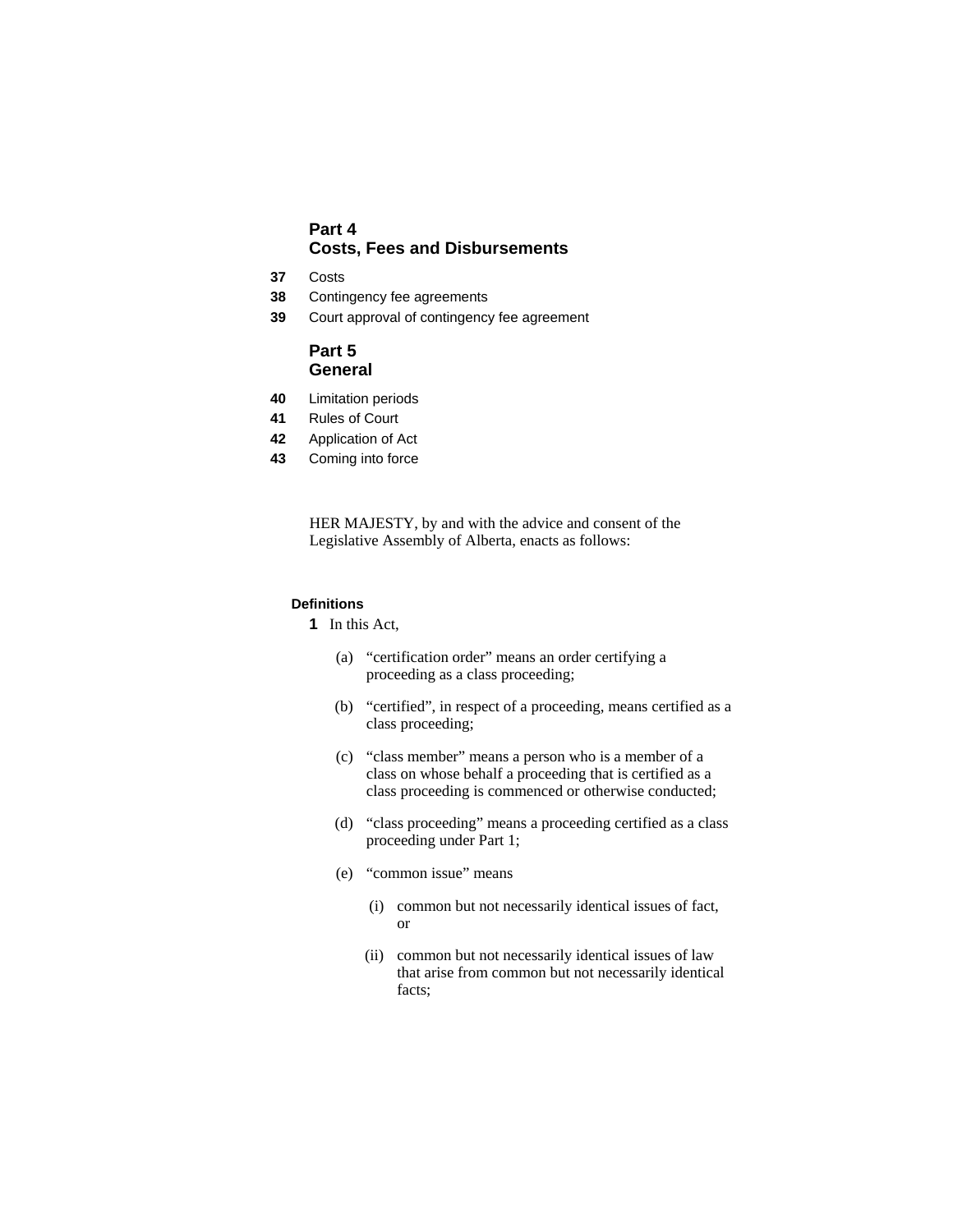- (f) "Court" means the Court of Queen's Bench, but in the case of applications, appeals and other proceedings in the Court of Appeal, means the Court of Appeal;
- (g) "decertification order" means an order under which a class proceeding is decertified from being a class proceeding;
- (h) "defendant" includes a respondent;
- (i) "plaintiff" includes a petitioner;
- (j) "prospective class member" means, in respect of a proceeding that has not yet been certified as a class proceeding, a person who will be a class member if the proceeding is certified;
- (k) "prospective subclass member" means, in respect of a proceeding for which a representative plaintiff for a subclass has not yet been appointed, a person who will be a subclass member if a representative plaintiff is appointed for the subclass;
- (l) "representative plaintiff" means a person who is appointed under this Act as the representative plaintiff for a class or subclass in respect of a class proceeding;
- (m) "Rules of Court" means the *Alberta Rules of Court* and includes the Appeal Rules, the Court of Queen's Bench Practice Notes and the Court of Appeal Practice Notes;
- (n) "settlement class" means those persons who, in respect of a proceeding, constitute a settlement class under section 4;
- (o) "subclass members" means persons who are class members but who also make up a subclass of the class members and who, in respect of that subclass, have a claim that raises common issues that are not shared by all the class members and for whom a representative plaintiff has been appointed.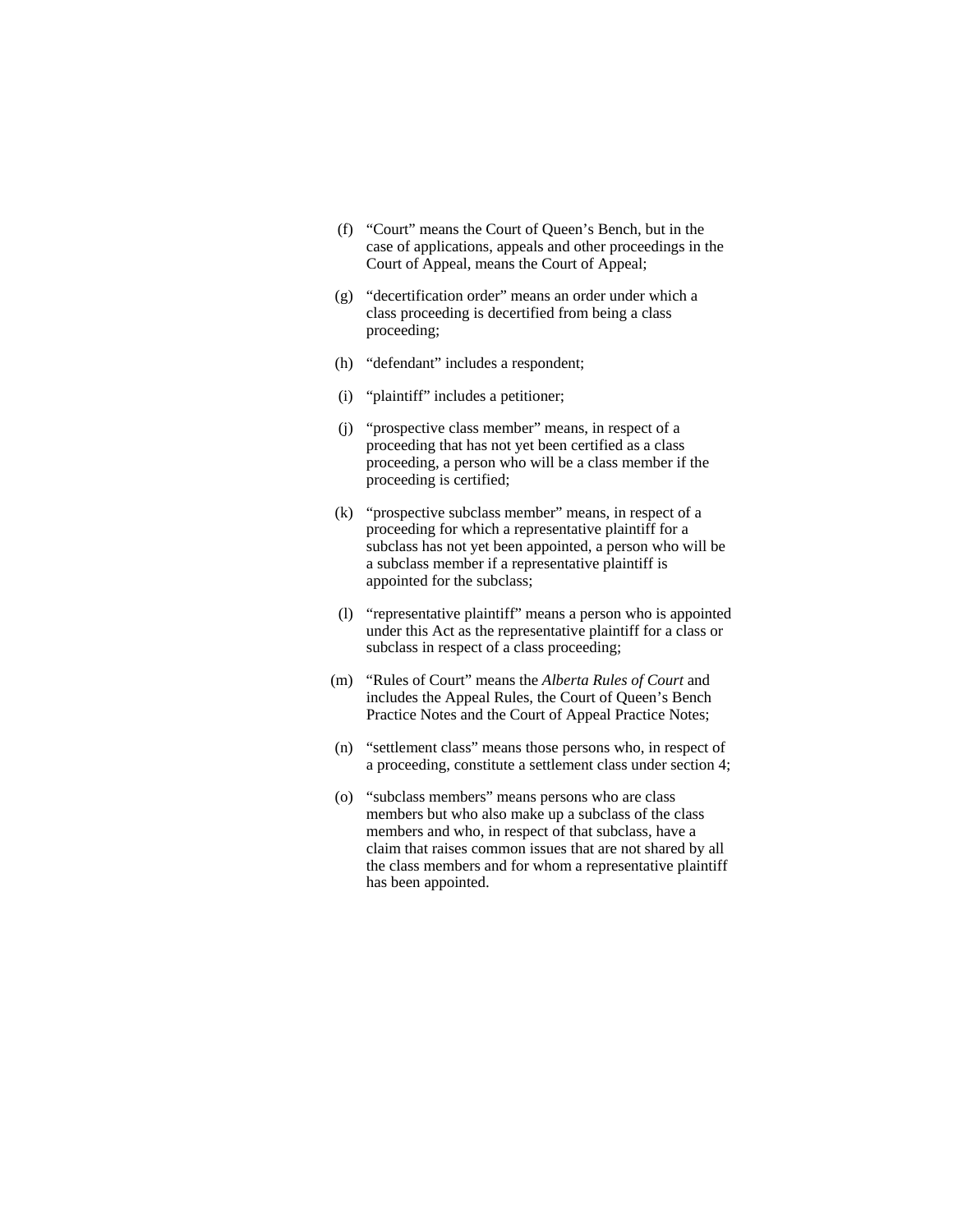## **Part 1 Certification**

## **Plaintiff's class proceeding**

**2(1)** One member of a class of persons may commence a proceeding in the Court on behalf of the members of that class.

**(2)** A person who commences a proceeding under subsection (1) must make an application to the Court for an order certifying the proceeding as a class proceeding and, subject to subsection (4), appointing that person, or another person who on certification will be a member of the class, as the representative plaintiff.

- **(3)** An application under subsection (2) must be made
	- (a) within 90 days after
		- (i) the day on which the statement of defence was served, or
		- (ii) the day on which the time prescribed by the Rules of Court for service of the statement of defence expires without its being served,

whichever is the later, or

(b) with leave of the Court, within any other time prescribed by the Court.

**(4)** Notwithstanding subsection (2), the Court may certify a person who is not a member of the class as the representative plaintiff for the class proceeding but may do so only if, in the opinion of the Court, to do so will avoid a substantial injustice to the class.

**(5)** A person who may be both a member of a class and a member of a subclass is eligible to be appointed as a representative plaintiff for the class proceeding unless, in the opinion of the Court, it would be inappropriate in the circumstances.

**(6)** The Court may, where it considers it appropriate, appoint as a representative plaintiff a non-profit organization that is incorporated.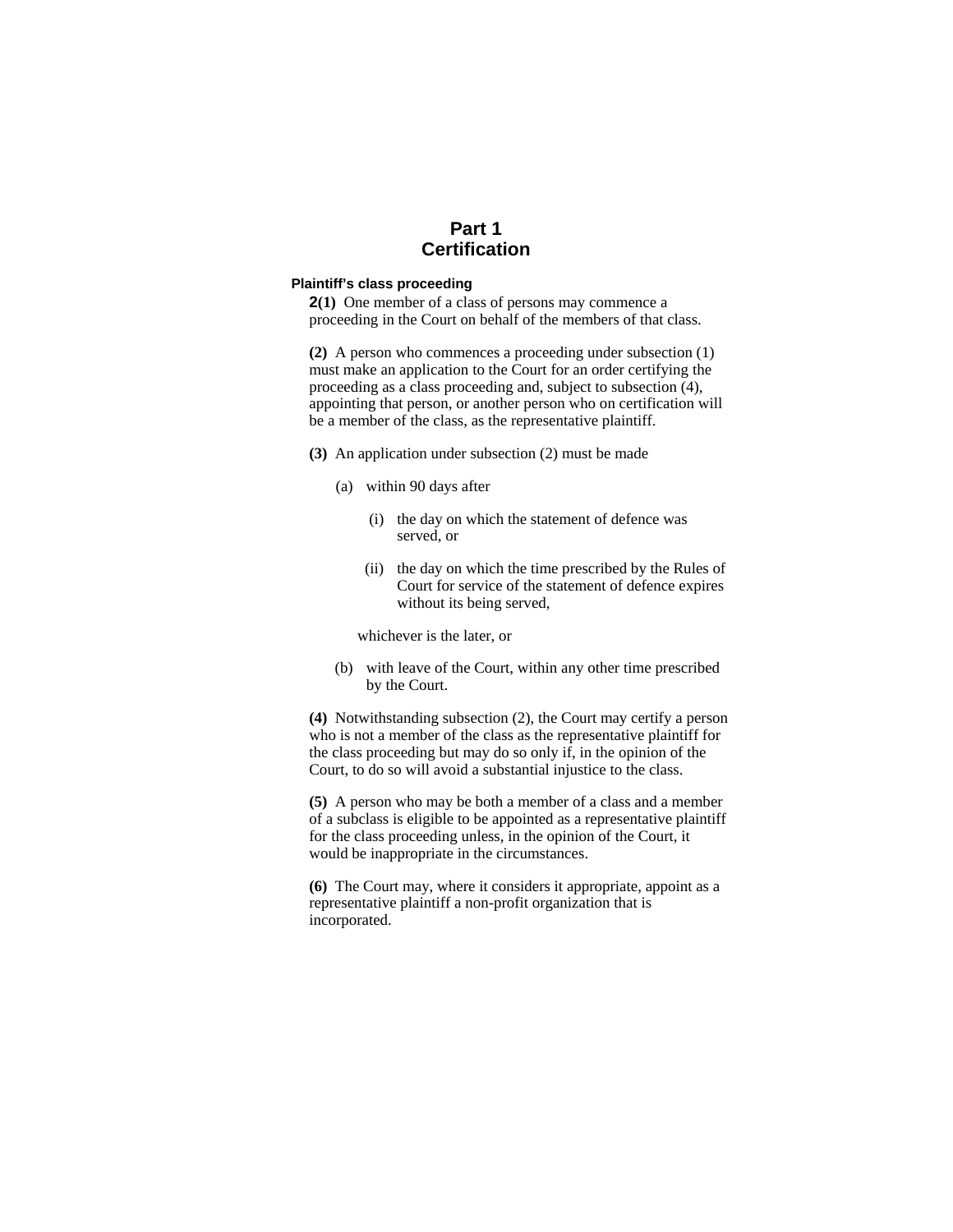## **Defendant's class proceeding**

**3(1)** A defendant to a proceeding may, at any stage of the proceeding, make an application to the Court for an order certifying the proceeding as a class proceeding and appointing a person who on certification will be a member of the class as the representative plaintiff, whether or not more than one proceeding has been commenced against the defendant.

**(2)** Notwithstanding subsection (1), the Court may certify a person who is not a member of the class as the representative plaintiff for the class proceeding but may do so only if, in the opinion of the Court, to do so will avoid a substantial injustice to the class.

**(3)** Section 2(5) and (6) apply to the appointment of a representative plaintiff under this section.

#### **Certification re settlement of proceeding**

**4** Where a plaintiff has reached a settlement with a defendant in respect of a proceeding prior to the proceeding's being certified but certification of the proceeding as a class proceeding is being sought as a condition of the settlement for the purposes of imposing the settlement on persons who will be class members in respect of the proceeding if the proceeding is certified as a class proceeding, those persons, on the application for certification being commenced, constitute a settlement class with respect to the proceeding for which certification is being sought.

#### **Class certification**

**5(1)** In order for a proceeding to be certified as a class proceeding on an application made under section 2 or 3, the Court must be satisfied as to each of the following:

- (a) the pleadings disclose a cause of action;
- (b) there is an identifiable class of 2 or more persons;
- (c) the claims of the prospective class members raise a common issue, whether or not the common issue predominates over issues affecting only individual prospective class members;
- (d) a class proceeding would be the preferable procedure for the fair and efficient resolution of the common issues;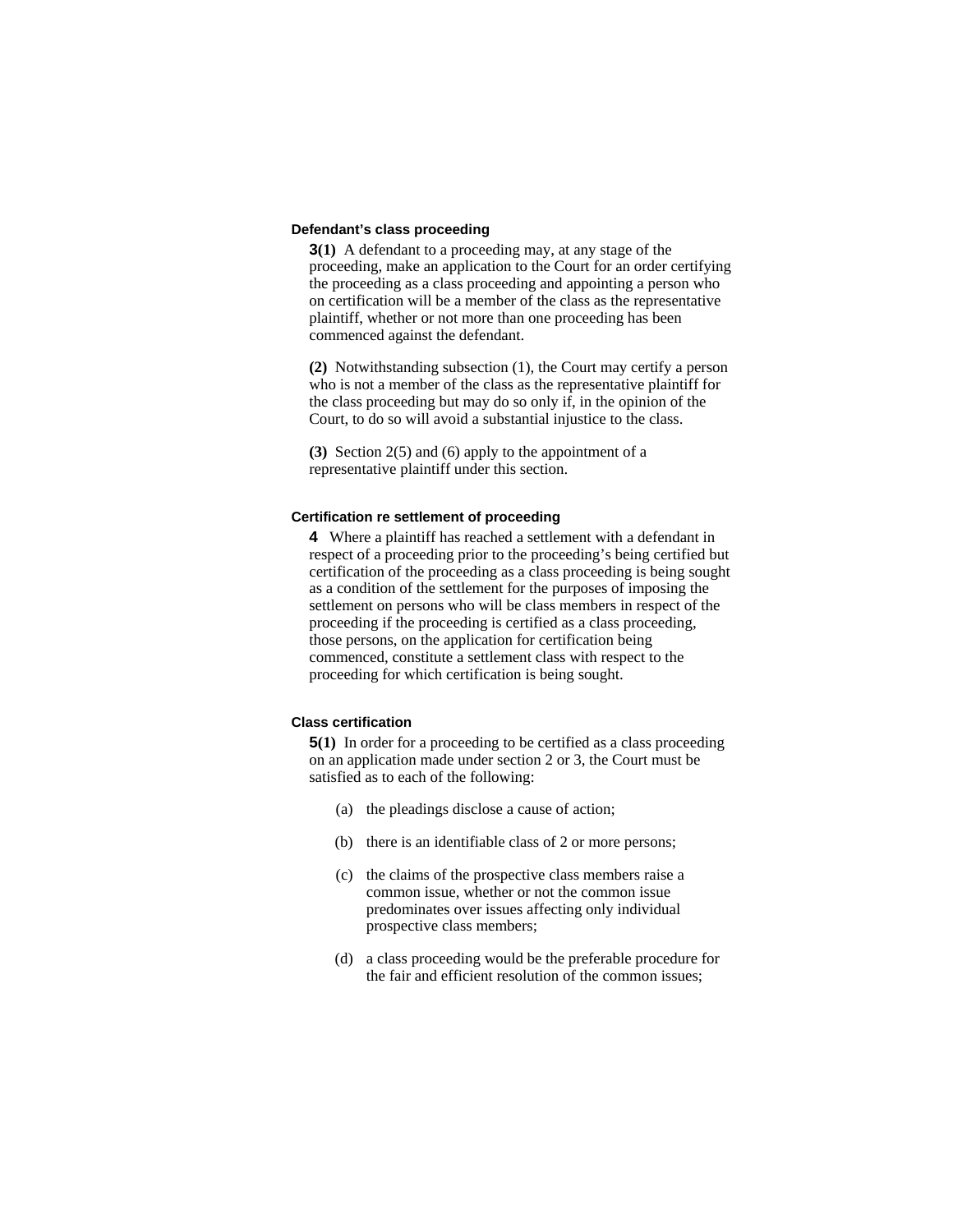- (e) there is a person eligible to be appointed as a representative plaintiff who, in the opinion of the Court,
	- (i) will fairly and adequately represent the interests of the class,
	- (ii) has produced a plan for the proceeding that sets out a workable method of advancing the proceeding on behalf of the class and of notifying class members of the proceeding, and
	- (iii) does not have, in respect of the common issues, an interest that is in conflict with the interests of other prospective class members.

**(2)** In determining whether a class proceeding would be the preferable procedure for the fair and efficient resolution of the common issues, the Court may consider any matter that the Court considers relevant to making that determination, but in making that determination the Court must consider at least the following:

- (a) whether questions of fact or law common to the prospective class members predominate over any questions affecting only individual prospective class members;
- (b) whether a significant number of the prospective class members have a valid interest in individually controlling the prosecution of separate actions;
- (c) whether the class proceeding would involve claims that are or have been the subject of any other proceedings;
- (d) whether other means of resolving the claims are less practical or less efficient;
- (e) whether the administration of the class proceeding would create greater difficulties than those likely to be experienced if relief were sought by other means.

**(3)** Where the Court is satisfied as to each of the matters referred to in subsection  $(1)(a)$  to  $(e)$ , the Court is to certify the proceeding as a class proceeding.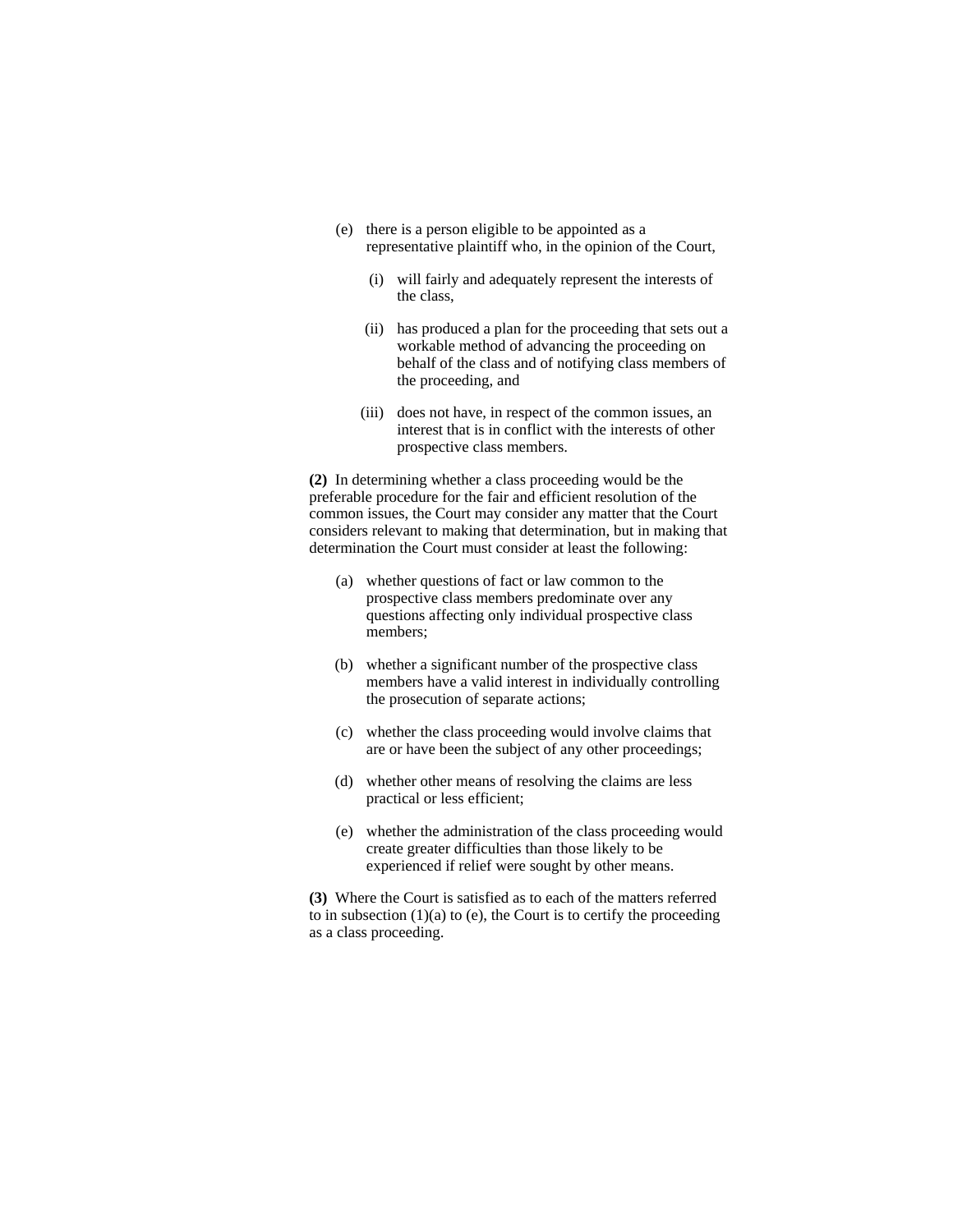**(4)** The Court may not certify a proceeding as a class proceeding unless the Court is satisfied as to each of the matters referred to in subsection  $(1)(a)$  to  $(e)$ .

**(5)** Notwithstanding subsection (3), where an application is made to certify a proceeding as a class proceeding for the purposes of binding members of a settlement class, the Court may not certify the proceeding unless the Court has approved the settlement.

#### **Certification application**

**6(1)** The Court may adjourn an application for certification to permit the parties to amend their materials or pleadings or to permit further evidence.

**(2)** An order certifying a proceeding as a class proceeding is not a determination of the merits of the proceeding.

## **Subclass certification**

**7(1)** Notwithstanding section 5, if a class includes a subclass whose members have claims that raise common issues not shared by all the class members so that, in the opinion of the Court, the protection of the interests of the prospective subclass members requires that they be represented separately, the Court may, in addition to appointing the representative plaintiff for the class, appoint from among the prospective subclass members a representative plaintiff for the subclass who, in the opinion of the Court,

- (a) will fairly and adequately represent the interests of the subclass,
- (b) has produced a plan for the proceeding that sets out a workable method of advancing the proceeding on behalf of the subclass and of notifying subclass members of the proceeding, and
- (c) does not have, in respect of the common issues for the subclass, an interest that is in conflict with the interests of other prospective subclass members.

**(2)** Where the Court is satisfied that more than one subclass meets the criteria under subsection (1) for a representative plaintiff to be appointed, the Court may appoint a representative plaintiff for each subclass.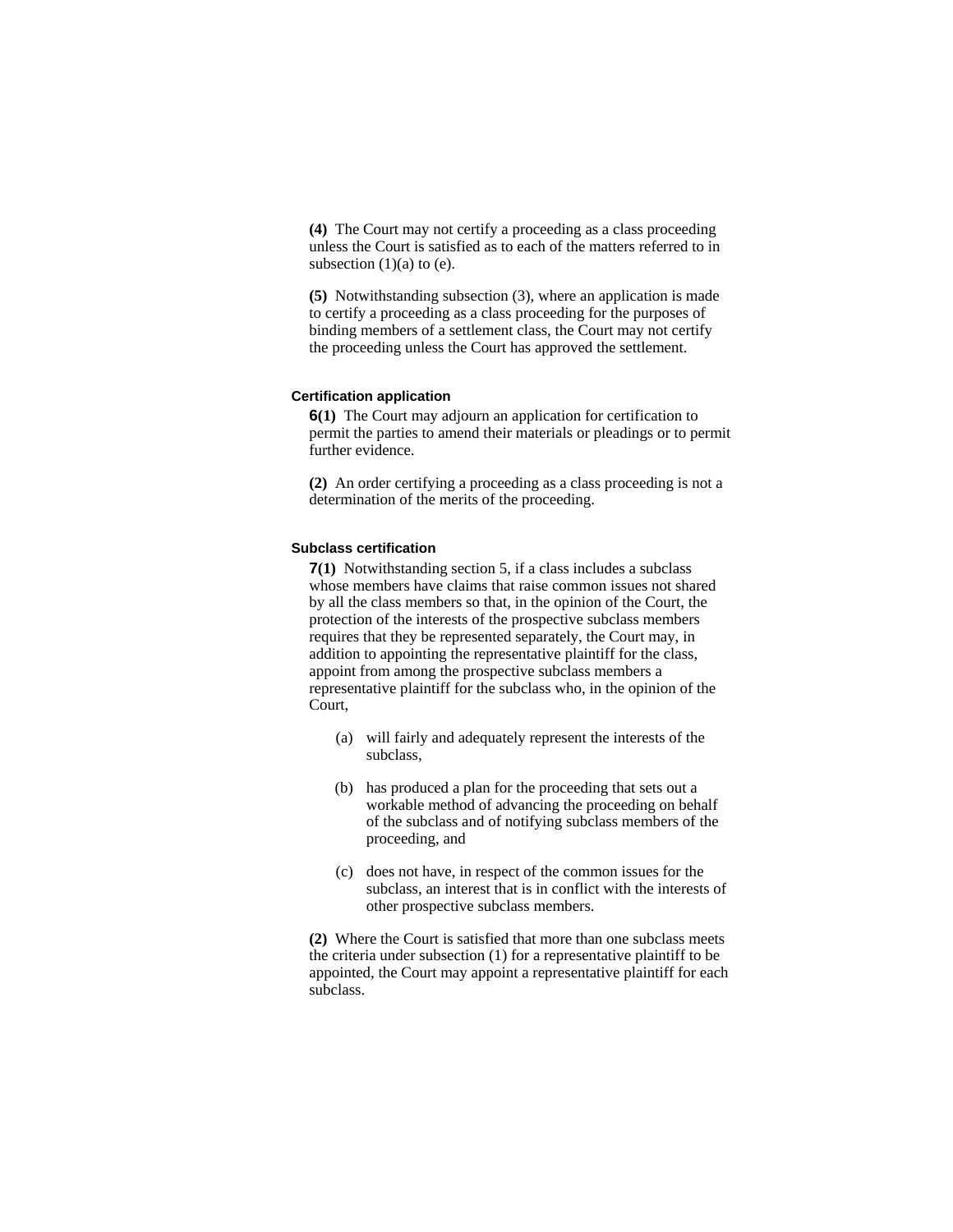**(3)** If a class is made up of persons who are residents of Alberta and persons who are not residents of Alberta, that class is to be divided into resident and non-resident subclasses.

**(4)** Notwithstanding subsection (1), the Court may certify a person who is not a member of the subclass as the representative plaintiff for the subclass in the class proceeding but may do so only if, in the opinion of the Court, to do so will avoid a substantial injustice to the subclass.

**(5)** Section 2(5) and (6) apply to the appointment of a representative plaintiff for a subclass under this section.

#### **Certain matters not bar to certification**

**8** In determining whether a proceeding is to be certified as a class proceeding, the Court is not to refuse certification by reason only of one or more of the following:

- (a) the relief claimed includes a claim for damages that would require individual assessment after determination of the common issues;
- (b) the relief claimed relates to separate contracts involving different prospective class members;
- (c) different remedies are sought for different prospective class members;
- (d) the number of prospective class members or the identity of each prospective class member has not been ascertained or may not be ascertainable;
- (e) the class includes a subclass where the prospective subclass members have claims that raise common issues not shared by all the prospective class members.

## **Certification order**

**9(1)** Where the Court makes a certification order, the Court may include any provisions that it considers appropriate, but in its order the Court must at least

 (a) describe the class in respect of which the order is made by setting out the class's identifying characteristics;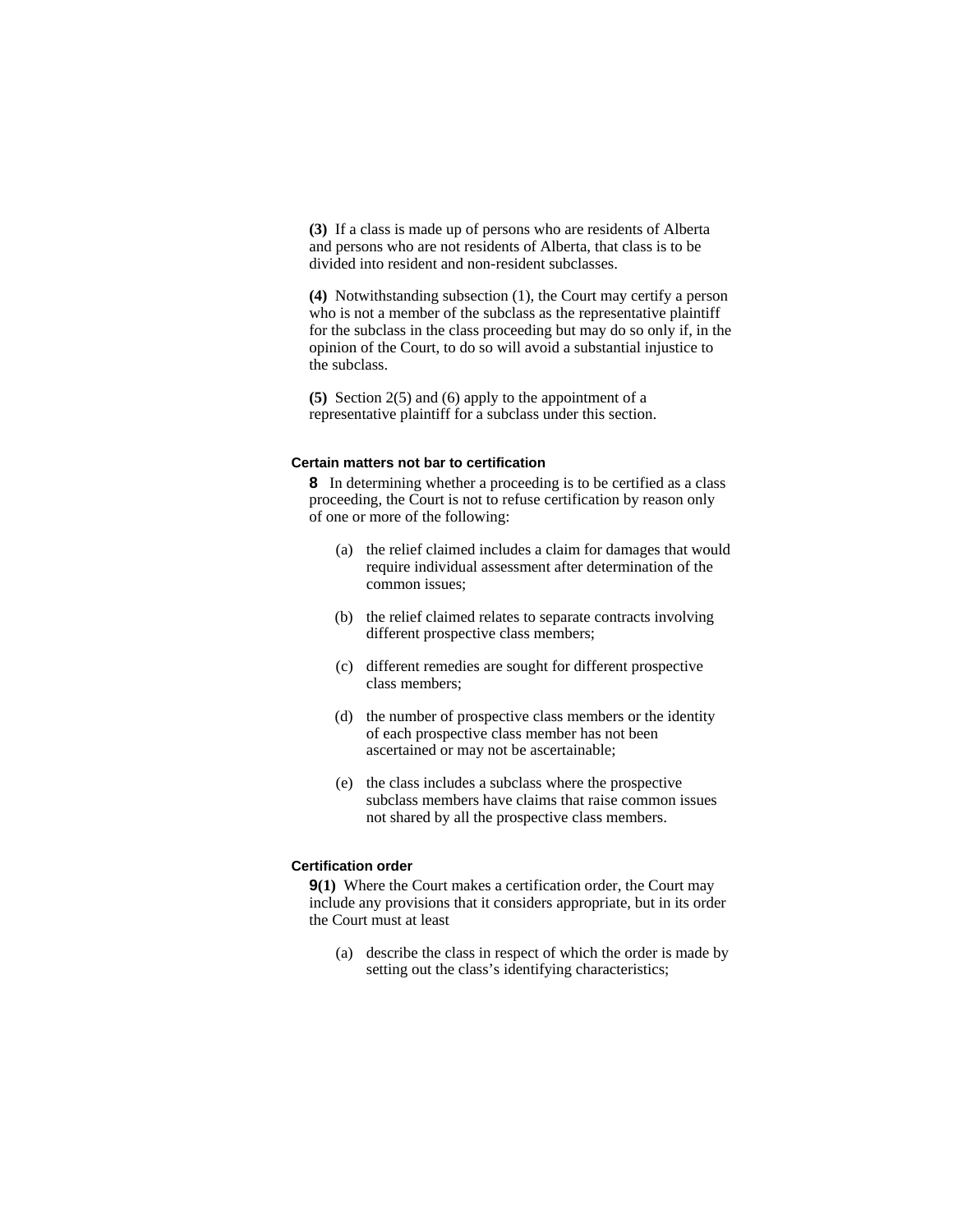- (b) appoint the representative plaintiff for the class;
- (c) state the nature of the claims asserted on behalf of the class;
- (d) state the relief sought by the class;
- (e) set out the common issues for the class;
- (f) state the manner in which and the time within which a class member may opt out of the proceeding;
- (g) state the manner in which, and the time within which, a person who is not a resident of Alberta may opt into the proceeding.

**(2)** If a class includes a subclass whose members have claims that raise common issues not shared by all the class members so that, in the opinion of the Court, the protection of the interests of the subclass members requires that they be represented separately, the certification order must include in relation to the subclass the information that is required under subsection (1) in relation to the class.

**(3)** Where the certification order is made for the purpose of binding a settlement class, the Court may, as the Court considers appropriate, modify what is required to be included in the order under subsection (1) or (2).

**(4)** The Court may at any time amend a certification order on the application of a party or class member or on the Court's own motion.

## **Refusal to certify**

**10** If the Court refuses to certify a proceeding as a class proceeding, the Court may permit the proceeding to continue as one or more proceedings between different parties and, for that purpose, the Court may do one or more of the following:

- (a) order the addition, deletion or substitution of parties;
- (b) order the amendment of the pleadings;
- (c) make any other order, not referred to in clause (a) or (b), that the Court considers appropriate.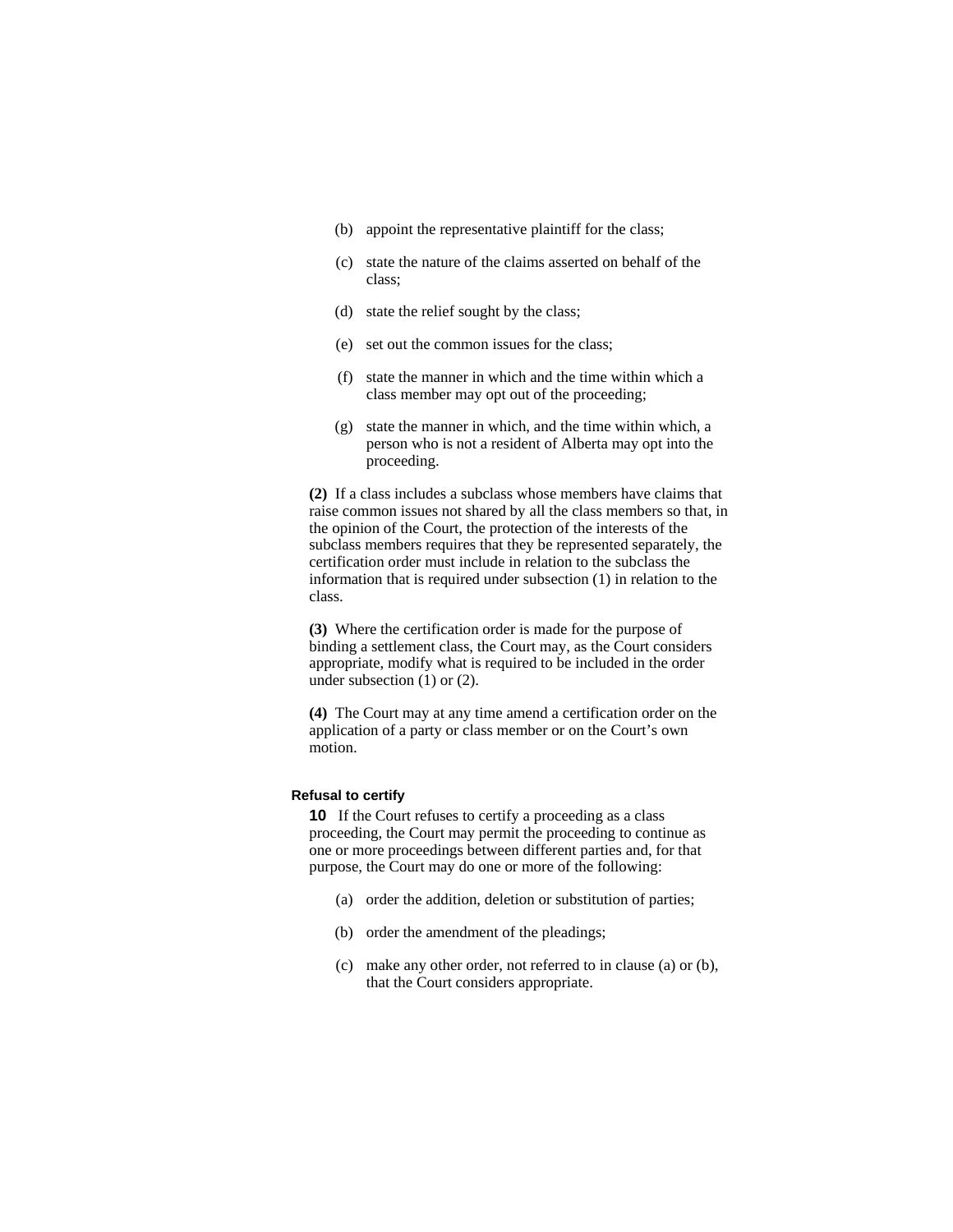#### **If conditions for certification not satisfied**

**11(1)** Without limiting section 9(4), if at any time after a certification order is made under this Part the Court, with respect to the class proceeding, determines that it is no longer satisfied as to the matters referred to in section 5 or  $7(1)$ , the Court may do one or more of the following:

- (a) amend the certification order;
- (b) decertify the proceeding;
- (c) make any other order, not referred to in clause (a) or (b), that the Court considers appropriate.

**(2)** If the Court makes an order under subsection (1) decertifying a proceeding as a class proceeding, the Court may

- (a) permit the proceeding to continue as one or more proceedings between different parties, and
- (b) make any order referred to in section 10 in relation to each of those proceedings.

## **Part 2 Conduct of Class Proceedings**

## **Division 1 Role of Court**

#### **Stages of class proceedings**

**12(1)** In the conduct of a class proceeding,

- (a) common issues for a class are to be determined together,
- (b) common issues for a subclass are to be determined together, and
- (c) individual issues that require the participation of individual class members are to be determined individually in accordance with sections 28 and 29,

except where the Court, under section 13, orders otherwise.

**(2)** The Court may give judgment in respect of the common issues and separate judgments in respect of any other issue.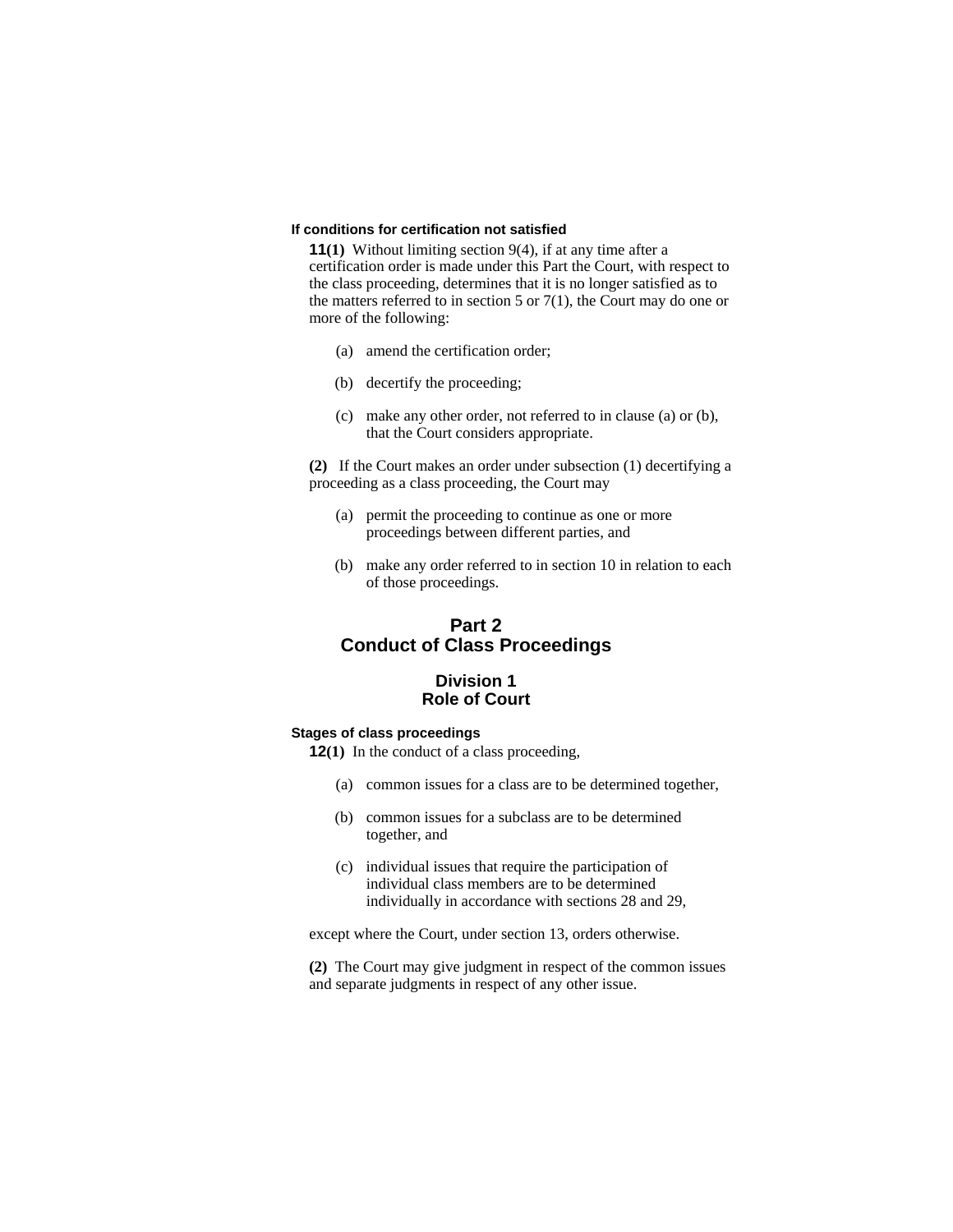#### **Court may determine conduct of proceeding**

**13(1)** The Court may at any time make any order it considers appropriate respecting the conduct of a class proceeding to ensure the fair and expeditious determination of the proceeding and, for that purpose, may impose on one or more of the parties any terms or conditions that the Court considers appropriate.

**(2)** If the Court is of the opinion that a representative plaintiff is not fairly or adequately representing the interests of the class or a subclass, the Court may substitute another class member or subclass member or any other person as the representative plaintiff.

#### **Court may stay any other proceeding**

**14** The Court may at any time stay or sever any proceeding related to the class proceeding on any terms or conditions that the Court considers appropriate.

#### **Applications**

**15(1)** The judge of the Court who makes a certification order is to hear all the applications in the class proceeding that take place prior to the trial of the common issues, but if that judge for any reason becomes unavailable to hear an application, the chief justice of the Court may assign another judge of the Court to hear the application.

**(2)** Except with the consent of all of the parties to a class proceeding, a judge who has heard an application in the class proceeding prior to the trial of the common issues is not eligible to preside at the trial of the common issues.

## **Division 2 Participation of Class Members**

#### **Participation of class members**

**16(1)** For the purposes of ensuring the fair and adequate representation of the interests of the class or any subclass or for any other reason that the Court considers appropriate, the Court may, at any time in a class proceeding, permit one or more class members to participate in the proceeding if, in the opinion of the Court, this would be useful to the class.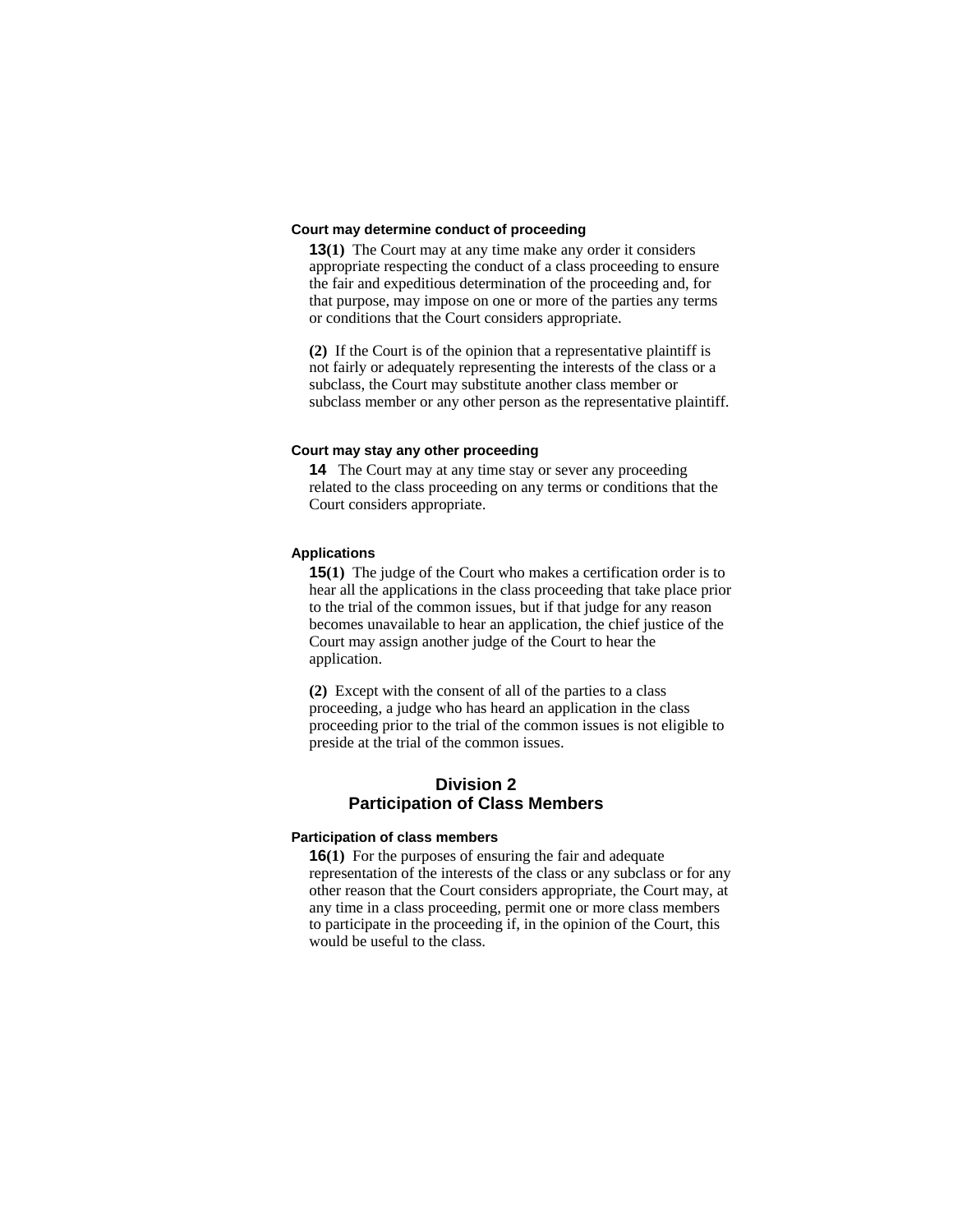**(2)** Participation under subsection (1) must be in the manner and on the terms or conditions, including terms or conditions as to costs, that the Court considers appropriate.

## **Opting in and opting out**

**17(1)** For determining, with respect to a class proceeding, whether a person is a class member or remains a class member, the following applies:

- (a) a person who is a resident of Alberta and who meets the criteria to be a class member in respect of the class proceeding is a class member in the class proceeding unless that person, in the manner and within the time provided for in the certification order made in respect of the class proceeding, opts out of the class proceeding;
- (b) subject to clause (d), a person who is not a resident of Alberta may, in the manner and within the time provided for in the certification order made in respect of the class proceeding, opt into the class proceeding if that person would have been included under clause (a) as a class member in the class proceeding had that person been a resident of Alberta;
- (c) a person referred to in clause (b) who opts into a class proceeding is, effective from the time that the person opts in, a class member in the class proceeding for every purpose of this Act;
- (d) a person who is a prospective subclass member may not opt into a class proceeding under clause (b) unless a representative plaintiff who satisfies the requirements of section 7 has been or will have been appointed for the subclass in which the person is to become a subclass member at the time that the person becomes a class member;
- (e) a person who is a class member may, if permitted to do so by this Act, the certification order or the Court, opt out of the class proceeding subject to any terms or conditions imposed under the certification order or by the Court;
- (f) a person referred to in clause (e) who opts out of the class proceeding ceases, effective from the time the person opts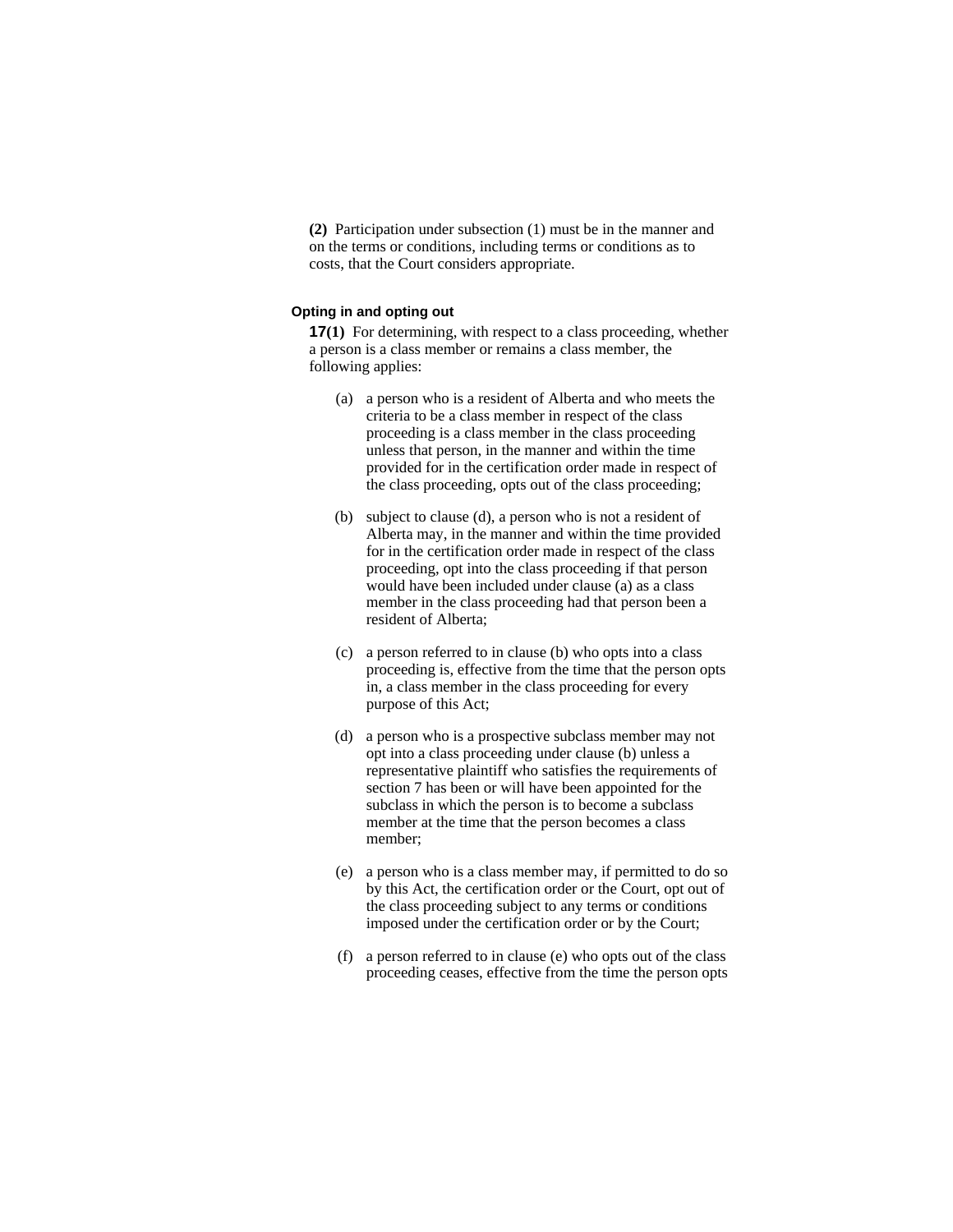out and subject to any terms or conditions referred to in clause (e), to be a class member in the class proceeding.

**(2)** If a subclass is created as a result of persons opting into a class proceeding under subsection (1)(b), the representative plaintiff for that subclass must ensure that the certification order for the class proceeding is amended, if necessary, to comply with section 9(2).

**(3)** Notwithstanding anything in this section, where the Court certifies a proceeding pursuant to an application by a defendant, a class member is prohibited from opting out of the class proceeding other than with leave of the Court.

**(4)** If the Court grants leave under subsection (3) for a person to opt out of a class proceeding, that person has, as a matter of right, the right to apply to the Court to be added, on any terms or conditions that the Court considers appropriate, as a named plaintiff for the purposes of allowing that plaintiff to conduct the plaintiff's own case.

**(5)** Notwithstanding anything in this section, the Court may at any time determine whether or not a person is a class member or subclass member subject to any terms or conditions the Court considers appropriate.

### **Discovery**

**18(1)** Parties to a class proceeding have the same rights of discovery under the Rules of Court against one another as they would have in any other proceeding.

**(2)** After discovery of the representative plaintiff or, in a proceeding referred to in section 7, one or more of the representative plaintiffs, a defendant may, with leave of the Court, discover other class members or subclass members.

**(3)** Notwithstanding subsection (2), except with leave of the Court, a class member or subclass member may not be examined as a witness for the purpose of using any evidence arising from that examination in respect of any motion, petition or other proceeding before the Court.

**(4)** In deciding whether to grant a defendant leave to discover other class members or subclass members, the Court may take into consideration any matter that the Court considers relevant, but in making its decision the Court must consider at least the following: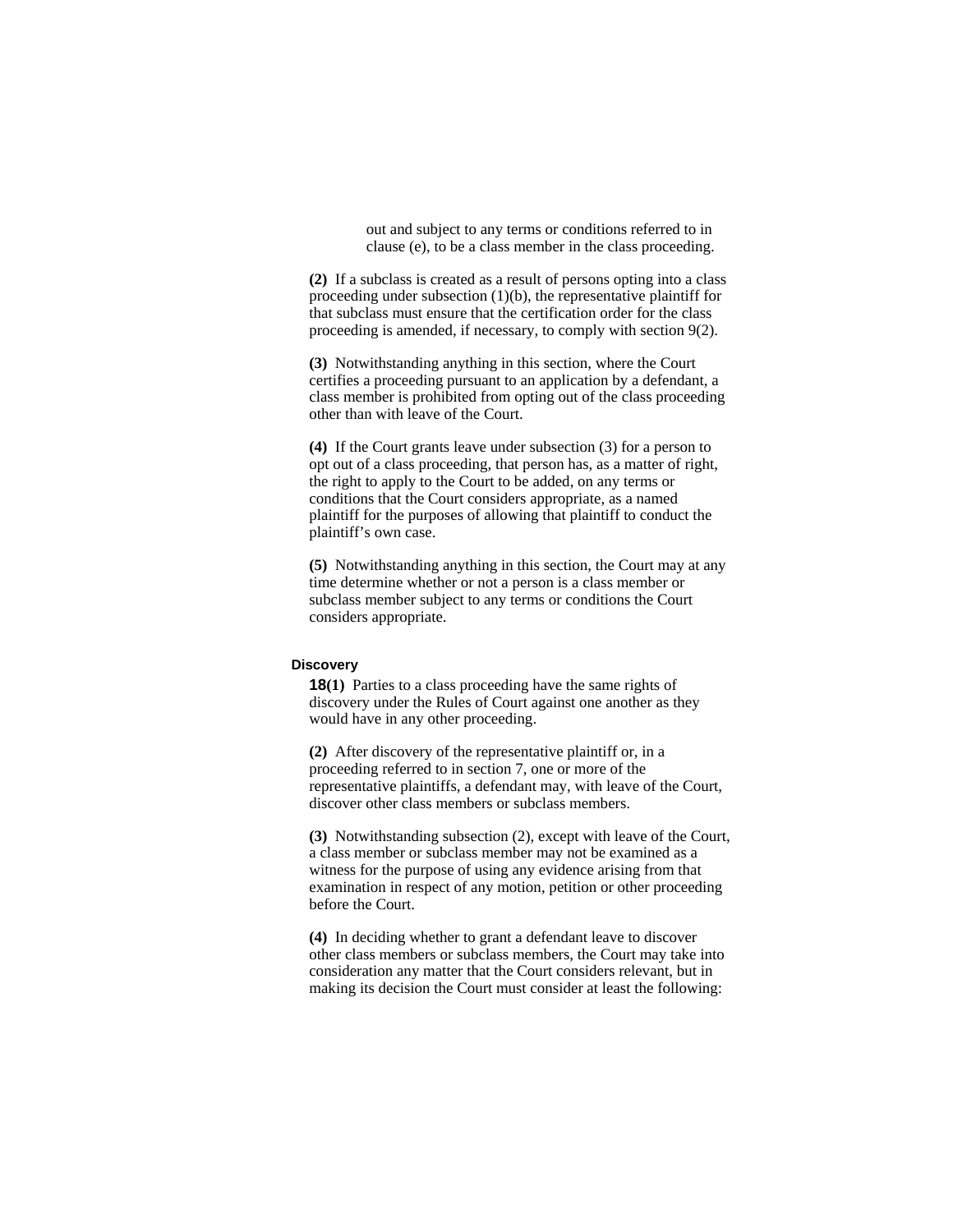- (a) the stage of the class proceeding and the issues to be determined at that stage;
- (b) the presence of subclasses;
- (c) whether the discovery is necessary in view of the defences of the party seeking leave;
- (d) the approximate monetary value of individual claims, if any;
- (e) whether discovery would result in oppression or in undue annoyance, burden or expense for the class members or subclass members sought to be discovered.

**(5)** For the purposes of conducting a discovery, the Court may order the parties to propose which class members or subclass members, if any, should be discovered and may direct that those proposed members submit, or specify which of them are to submit, to a discovery.

**(6)** If a class member or subclass member who is to be examined pursuant to this section fails to submit to discovery, that member is subject to the same sanctions under the Rules of Court as a party who fails to submit to discovery.

#### **Examination of class members before an application**

**19(1)** Except with leave of the Court, a party may not require a class member or subclass member, other than a representative plaintiff, to be examined as a witness before the hearing of any application.

**(2)** Section 18(4) applies to a decision whether to grant leave under subsection (1) of this section.

## **Division 3 Notices**

#### **Notice of certification**

**20(1)** Notice that a proceeding has been certified must, subject to subsection (3), be given by the representative plaintiff to the class members in accordance with this section and the directions of the Court.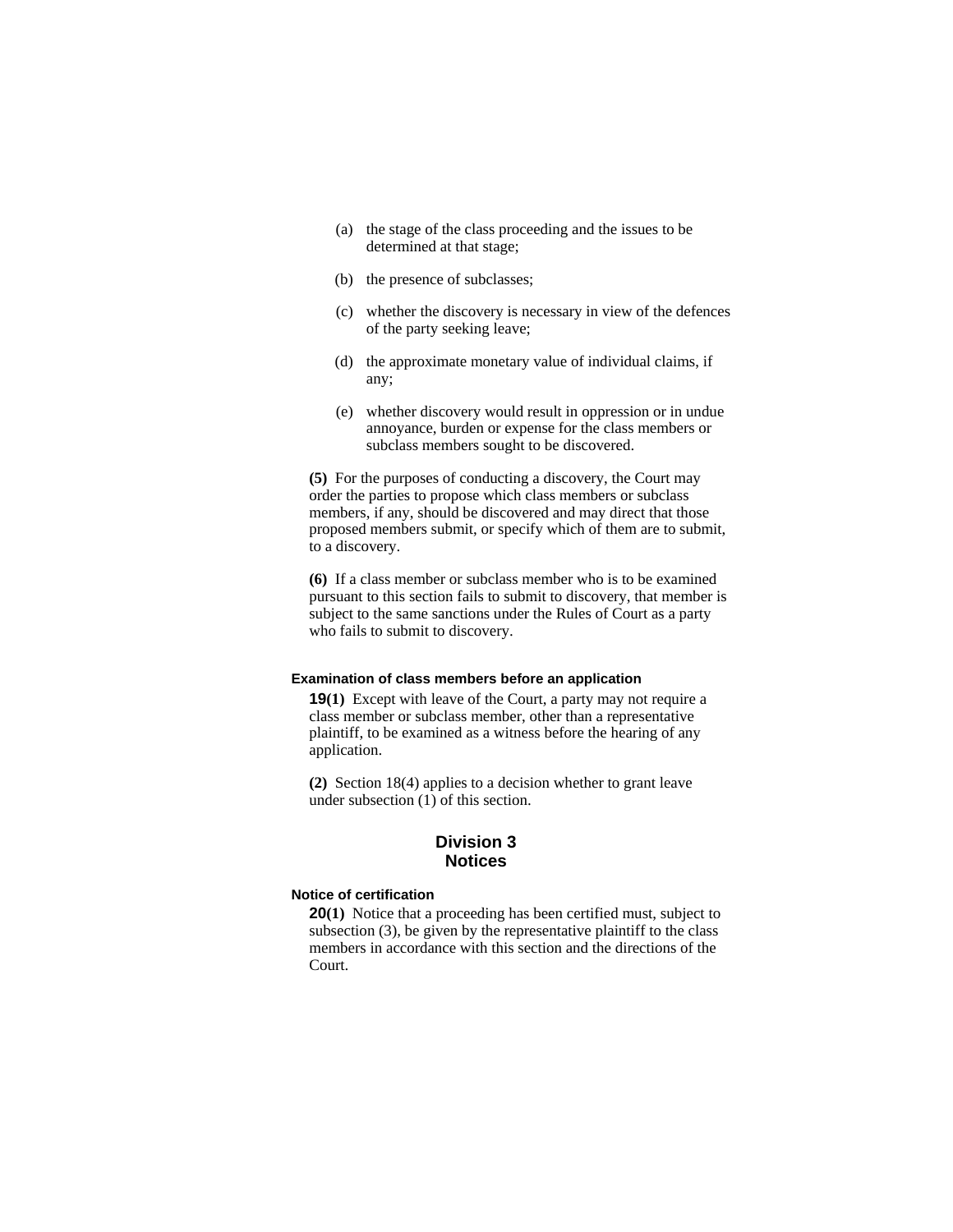**(2)** The Court must make an order giving directions as to when and by what means notice is to be given under this section and in doing so the Court may consider any matter that the Court considers relevant, but in making the order the Court must consider at least the following:

- (a) the cost of giving notice;
- (b) the nature of the relief sought;
- (c) the size of the individual claims of the class members;
- (d) the number of class members;
- (e) the presence of subclasses;
- (f) the places of residence of class members.

**(3)** Notwithstanding anything in this section, the Court may make an order dispensing with notice if, having regard to the matters set out in subsection (2), the Court considers it appropriate to do so.

**(4)** The Court may order that notice be given by any one or more of the following means:

- (a) personal delivery;
- (b) mail;
- (c) posting, advertising or publishing or distributing leaflets;
- (d) individually notifying a sample group within the class;
- (e) through the use of an internet site;
- (f) any other means or combination of means not referred to in clauses (a) to (e) that the Court considers appropriate.

**(5)** The Court may order that notice be given to different class members or subclass members by different means.

**(6)** Unless the Court orders otherwise, notice given under this section must

(a) describe the proceeding, including the names and addresses of the representative plaintiffs and the relief sought,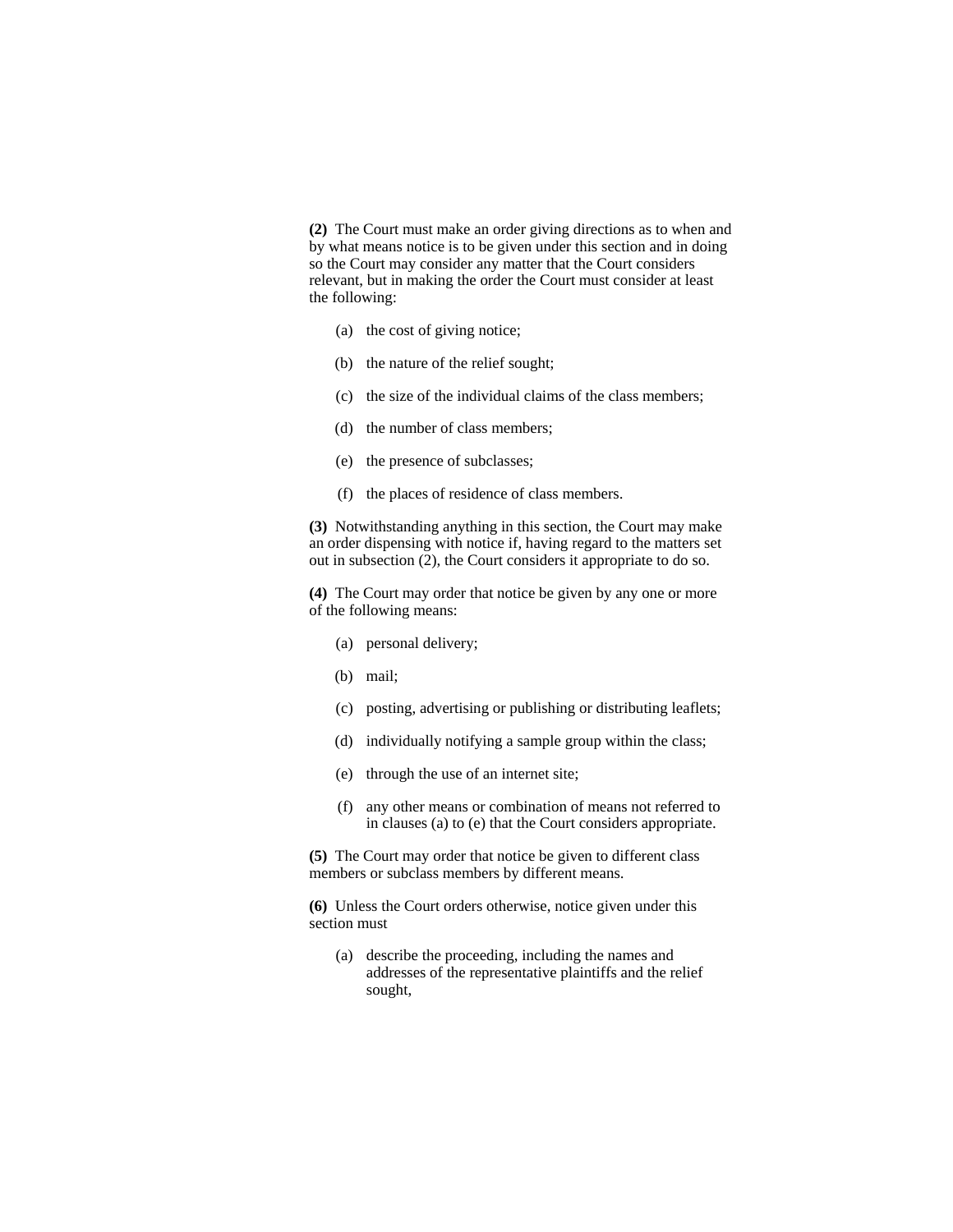- (b) state the manner in which and the time within which a class member or subclass member may opt out of the proceeding,
- (c) state the manner in which and the time within which a person who is not a resident of Alberta may opt into the proceeding,
- (d) describe any counterclaim or third party proceeding being asserted in the proceeding, including the relief sought,
- (e) summarize any agreements respecting fees and disbursements
	- (i) between the representative plaintiff and the representative plaintiff's lawyers, and
	- (ii) if the recipient of the notice is a subclass member, between the representative plaintiff for the subclass and that representative plaintiff's lawyers,
- (f) describe the possible financial consequences of the proceedings to class members and subclass members,
- (g) state that the judgment on the common issues for the class, whether reached by settlement or otherwise and whether favourable or not, will bind all class members who do not opt out of the proceeding,
- (h) state that the judgment on the common issues for a subclass, whether reached by settlement or otherwise and whether favourable or not, will bind all subclass members who do not opt out of the proceeding,
- (i) describe the rights, if any, of class members and subclass members to participate in the proceeding,
- (j) give an address to which class members and subclass members may direct inquiries about the proceeding, and
- (k) give any other information the Court considers appropriate.

**(7)** If the application to certify a proceeding was made in respect of a settlement class, a notice given under this section must include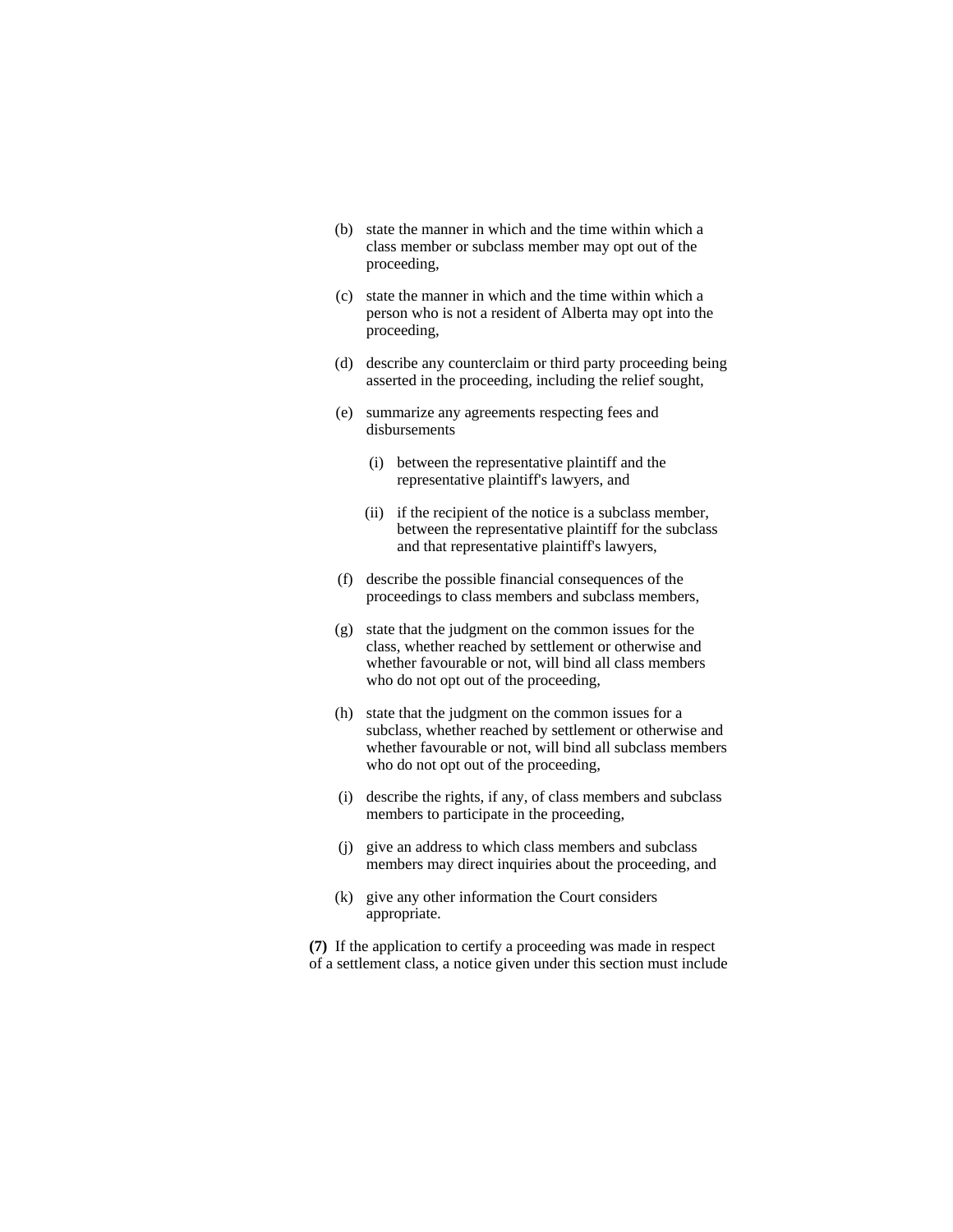the terms of the settlement and may, on the direction of the Court, be modified otherwise as the Court considers appropriate.

**(8)** With leave of the Court, notice given under this section may include a solicitation of contributions from class members to assist in paying lawyers' fees and disbursements.

#### **Notice of determination of common issues**

**21(1)** Where the Court determines common issues in favour of a class or subclass and considers that the participation of individual class members or subclass members is required to determine individual issues, the representative plaintiff must give notice to those members in accordance with this section.

- **(2)** Section 20(3) to (5) apply to notice given under this section.
- **(3)** A notice given under this section must
	- (a) state that common issues have been determined,
	- (b) identify the common issues that have been determined and explain the determinations made,
	- (c) state that class members or subclass members may be entitled to individual relief,
	- (d) describe the steps that must be taken to establish an individual claim,
	- (e) state that failure on the part of a class member or subclass member to take those steps referred to in clause (d) will result in the member's not being entitled to assert an individual claim except with leave of the Court,
	- (f) give an address to which class members and subclass members may direct inquiries about the proceeding, and
	- (g) give any other information that the Court considers appropriate.

#### **Notice to protect interests of affected persons**

**22(1)** At any time in a class proceeding, the Court may direct any party to give notice to any persons that the Court considers necessary in order to protect the interests of any class member,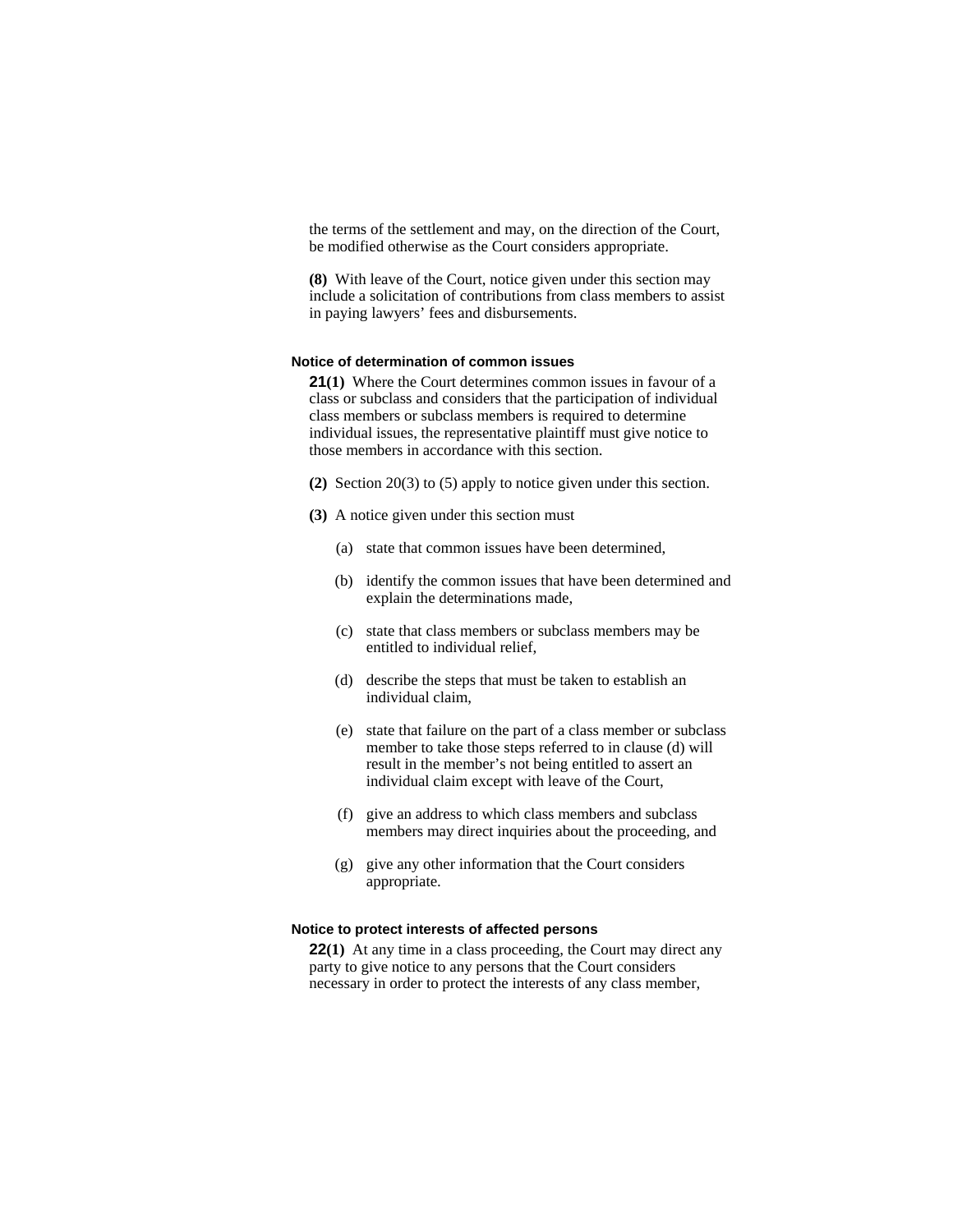subclass member or party or to ensure the fair conduct of the proceeding.

**(2)** Section 20(3) to (5) apply to notice given under this section.

#### **Approval of notice by the Court**

**23** A notice that is to be given under this Division must be approved by the Court before the notice is given.

## **Giving of notice by another party**

**24** Where a party is required to give a notice under this Act, the Court may order

- (a) another party also to give the notice, or
- (b) another party to give the notice in the place of the party that was required to give the notice.

## **Costs of notice**

**25(1)** The Court may make any order that the Court considers appropriate with respect to the costs of any notice that is to be given under this Division, including an order apportioning costs among parties.

**(2)** In making an order under subsection (1), the Court may take into account the different interests of a subclass.

## **Part 3 Orders, Awards and Related Procedures**

## **Division 1 Orders Respecting Common Issues and Individual Issues**

## **Contents of order respecting common issues**

**26** Where the Court makes an order in respect of a judgment on common issues of a class or subclass, the Court may include any provisions that it considers appropriate, but in its order the Court must at least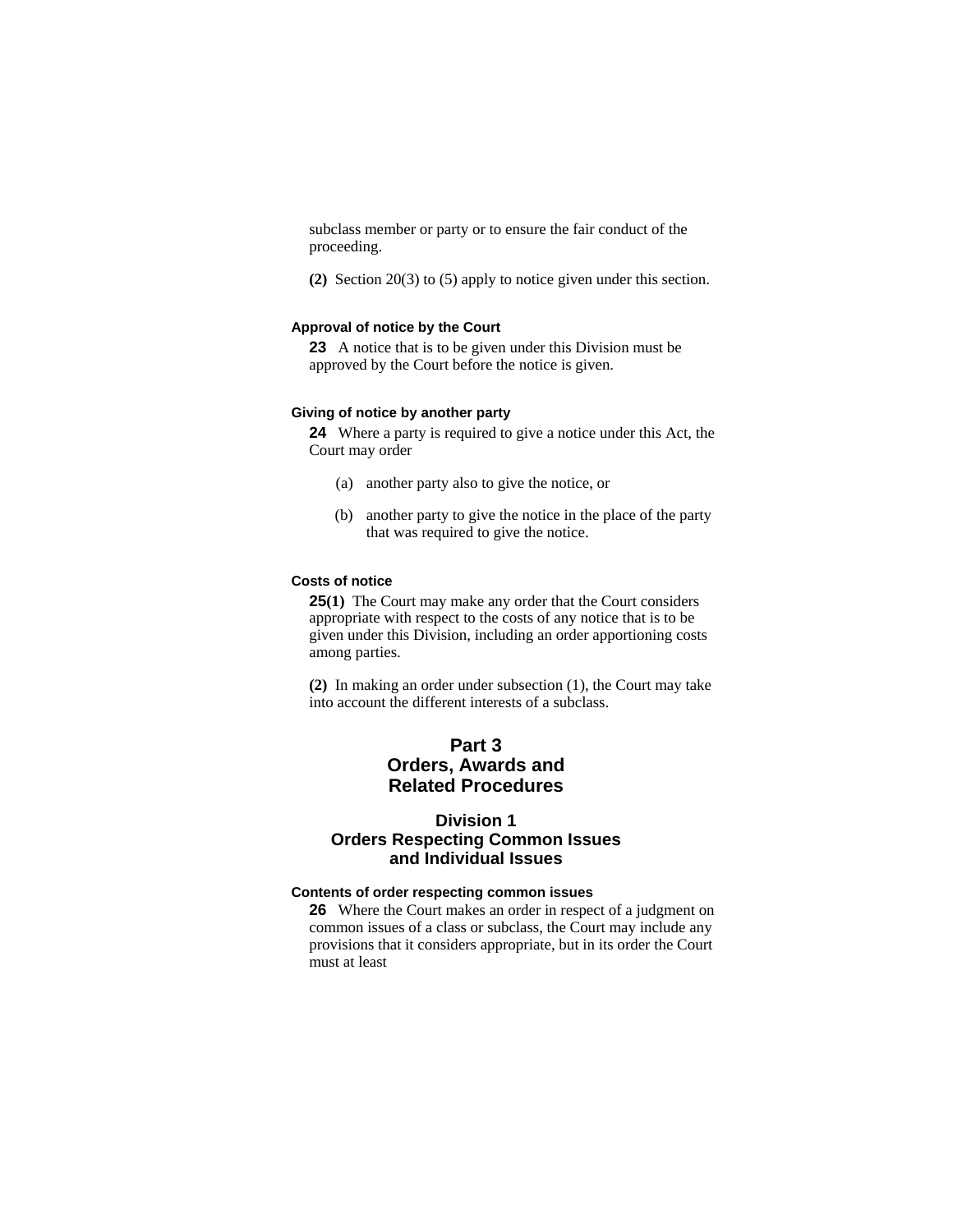- (a) set out the common issues;
- (b) name or describe the class members or subclass members to the extent possible;
- (c) state the nature of the claims asserted on behalf of the class or subclass;
- (d) specify the relief granted.

## **Judgment on common issues is binding**

**27(1)** Subject to subsection (2), a judgment

- (a) on common issues of a class binds every class member, and
- (b) on common issues of a subclass binds every subclass member,

but only to the extent that the judgment determines common issues that

- (c) are set out in the certification order,
- (d) relate to claims described in the certification order, and
- (e) relate to relief sought by the class or subclass as stated in the certification order.

**(2)** A judgment referred to in subsection (1) does not bind a party to the class proceeding in any subsequent proceeding between that party and a person who has opted out of the class proceeding.

**(3)** With leave of the Court, a class member or a subclass member who

- (a) did not receive notice of the certification order, or
- (b) by reason of mental disability, did not respond within the specified time set out in the certification notice,

is to be treated as if that person had opted out of the class proceeding.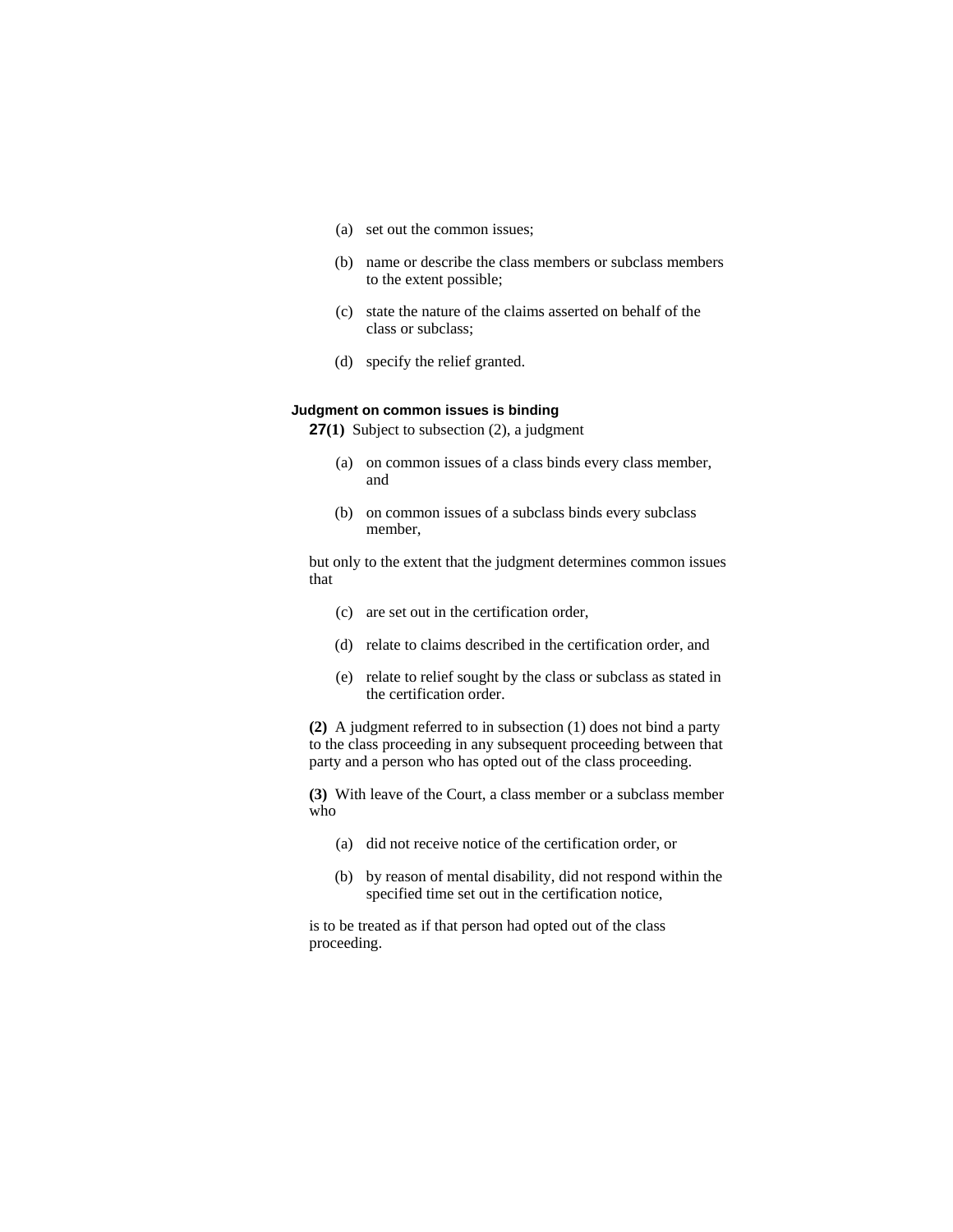### **Determination of individual issues**

**28(1)** If, in determining any common issues in favour of a class or subclass, the Court determines that there are issues, other than those that may be determined under section 32, that are applicable only to certain individual class members or subclass members, the Court may

- (a) determine those individual issues in further hearings presided over by the judge who determined the common issues or by another judge of the Court,
- (b) appoint one or more persons, including, without limitation, one or more independent experts, to conduct an inquiry into those individual issues under the Rules of Court and report back to the Court, or
- (c) with the consent of the parties, direct that those individual issues be determined in any other manner not referred to in clause (a) or (b).

**(2)** The Court may give any directions that the Court considers appropriate relating to the procedures that are to be followed in conducting hearings, inquiries and determinations under subsection (1).

**(3)** In giving directions under subsection (2), the Court is to choose the least expensive and most expeditious method of determining the individual issues that, in the opinion of the Court, is consistent with justice to the class members, the subclass members and the parties and, in doing so, the Court may

- (a) dispense with any procedural step that the Court considers unnecessary, and
- (b) establish, to the extent that the Court considers appropriate,
	- (i) special procedural steps, including steps relating to discovery, to be taken, and
	- (ii) special rules, including rules relating to admission of evidence and means of proof, to be followed.

**(4)** The Court must set a reasonable time within which individual class members or subclass members may make claims under this section in respect of the individual issues.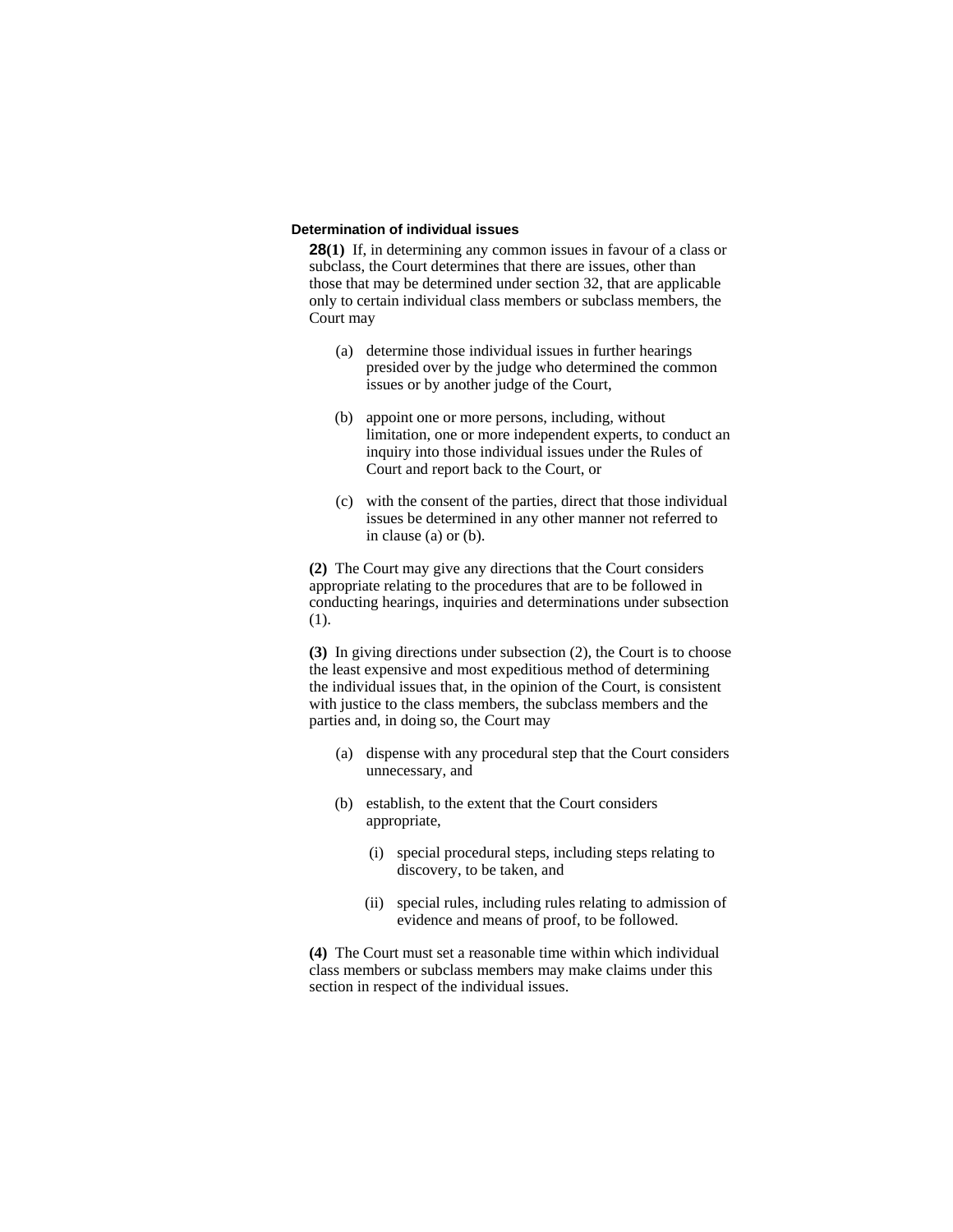**(5)** If, with respect to individual issues, a class member or subclass member fails to make a claim within the time set under subsection (4), that member may, with leave of the Court, make a claim under this section at a later time with respect to the issues that are applicable only to that member.

**(6)** The Court may grant leave under subsection (5) only if the Court is satisfied that

- (a) there are apparent grounds for relief,
- (b) the delay was not caused by any fault of the person seeking the relief, and
- (c) the defendant will not suffer substantial prejudice if leave is granted.

**(7)** Where the Court makes a direction under subsection (1)(c), a determination of issues made pursuant to that direction is, unless otherwise ordered by the Court, deemed to be a determination by the Court.

#### **Individual assessment of liability**

**29** Without limiting section 28, if, after determining common issues in favour of a class or subclass, the Court determines that the defendant's liability to individual class members or subclass members cannot reasonably be determined without proof by those individual class members or subclass members, section 28 applies with respect to the determination of the defendant's liability to those class members or subclass members.

## **Division 2 Aggregate Awards**

## **Aggregate awards of monetary relief**

**30(1)** The Court may make an order for an aggregate monetary award in respect of all or any part of a defendant's liability to class members or subclass members and may give judgment accordingly if

 (a) monetary relief is claimed on behalf of some or all class members or subclass members,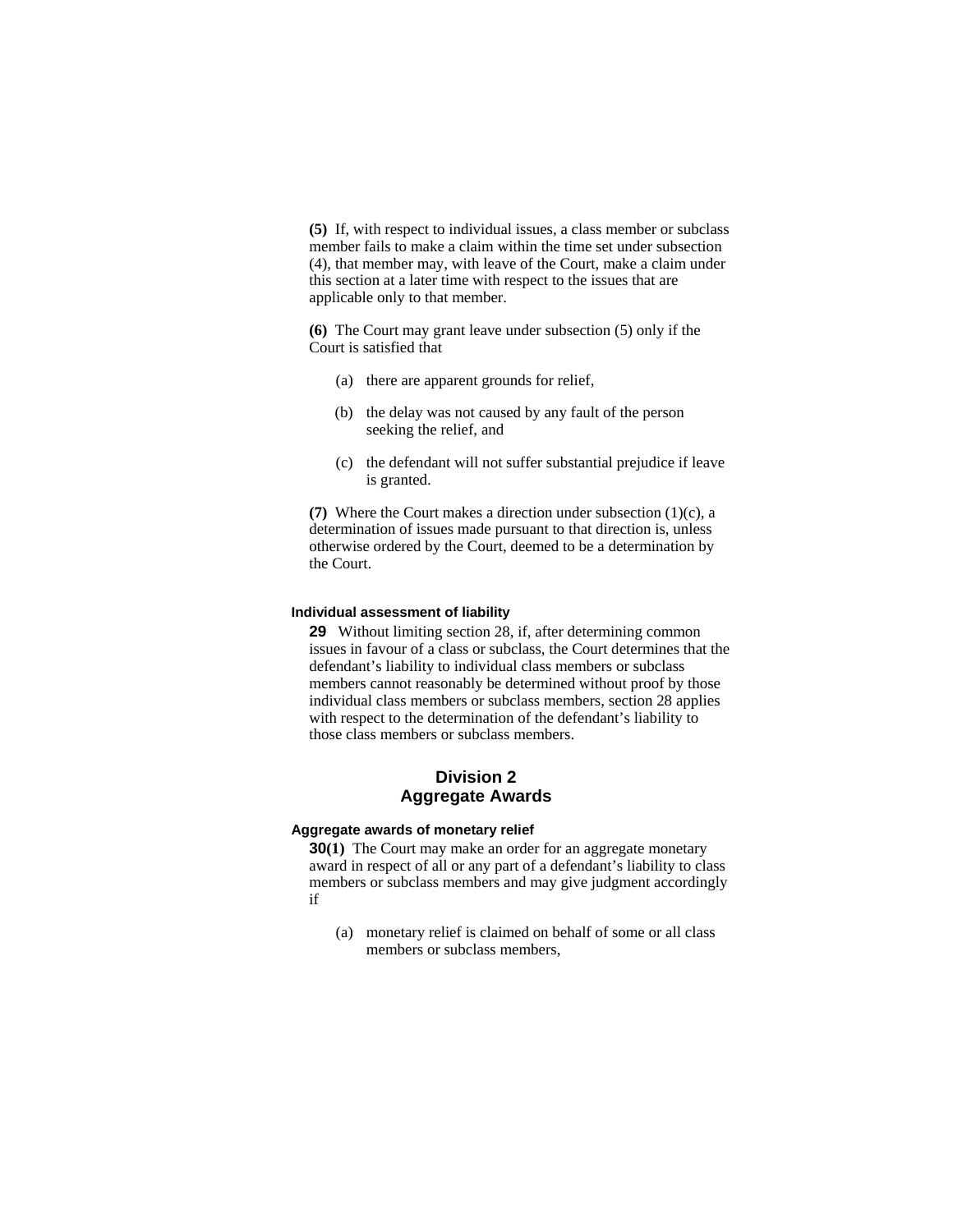- (b) no questions of fact or law other than those relating to the assessment of monetary relief remain to be determined in order to establish the amount of the defendant's monetary liability, and
- (c) the aggregate or a part of the defendant's liability to some or all class members or subclass members can, in the opinion of the Court, reasonably be determined without proof by individual class members or subclass members.

**(2)** Before making an order under subsection (1), the Court is to provide the defendant with an opportunity to make submissions to the Court in respect of any matter touching on the proposed order, including, without limitation,

- (a) submissions that contest the merits or amount of an award under subsection (1), and
- (b) submissions that individual proof of monetary relief is required due to the individual nature of the relief.

#### **Average or proportional share of aggregate awards**

**31(1)** Where the Court makes an order under section 30, the Court may further order that all or a part of the aggregate monetary award be applied so that some or all individual class members or subclass members share in the award on an average or proportional basis if, in the opinion of the Court,

- (a) it would be impractical or inefficient
	- (i) to identify the class members or subclass members entitled to share in the award, or
	- (ii) to determine the exact shares that should be allocated to individual class members or subclass members,

#### and

(b) failure to make an order under this subsection would deny recovery to a substantial number of class members or subclass members.

**(2)** If an order is made under subsection (1), any class member or subclass member in respect of whom the order was made may, within the time provided for in the order, apply to the Court to be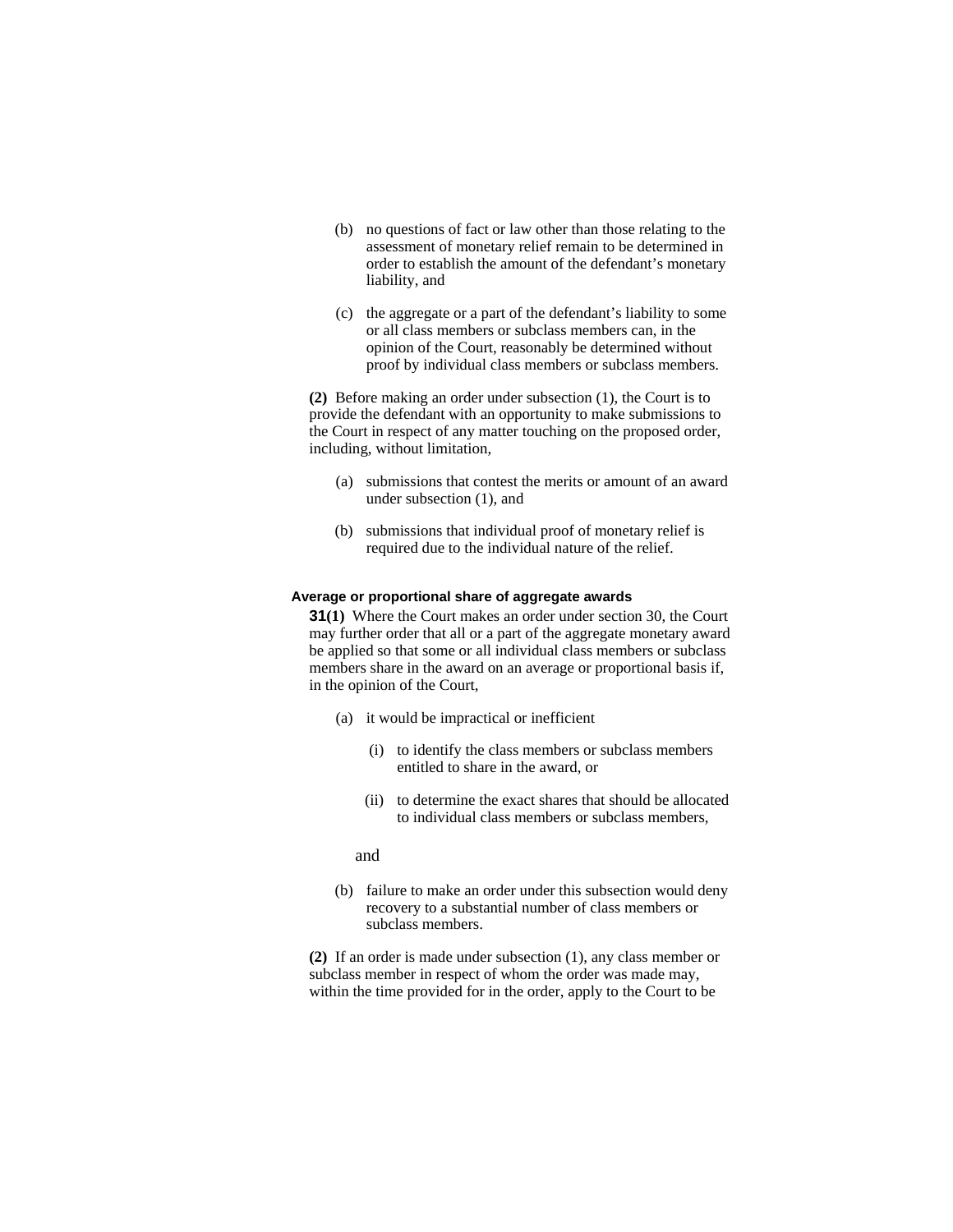excluded from the proposed distribution and to be given the opportunity to prove that member's claim on an individual basis.

**(3)** In deciding whether to exclude a class member or subclass member from an average distribution, the Court must consider at least the following:

- (a) the extent to which the class member's or subclass member's individual claim varies from the average for the class or subclass;
- (b) the number of class members or subclass members seeking to be excluded from an average distribution;
- (c) whether excluding the class members or subclass members referred to in clause (b) would unreasonably deplete the amount to be distributed on an average basis.

**(4)** If a class member or subclass member proves that member's claim on an individual basis, the amount recovered by that member on an individual basis must be deducted from the amount to be distributed on an average basis before the distribution is made.

#### **Individual share of aggregate award**

**32(1)** Where the Court orders that all or a part of an aggregate monetary award made under section 30(1) be divided among individual class members or subclass members on an individual basis, the Court must determine whether individual claims need to be made to give effect to the order.

**(2)** If the Court determines under subsection (1) that individual claims need to be made, the Court must specify the procedures for determining the claims.

**(3)** In specifying the procedures under subsection (2), the Court must endeavour to minimize the burden on class members or subclass members and, for that purpose, the Court may authorize any one or more of the following:

- (a) the use of standard proof of claim forms;
- (b) the submission of affidavit or other documentary evidence;
- (c) the auditing of claims on a sampling or other basis.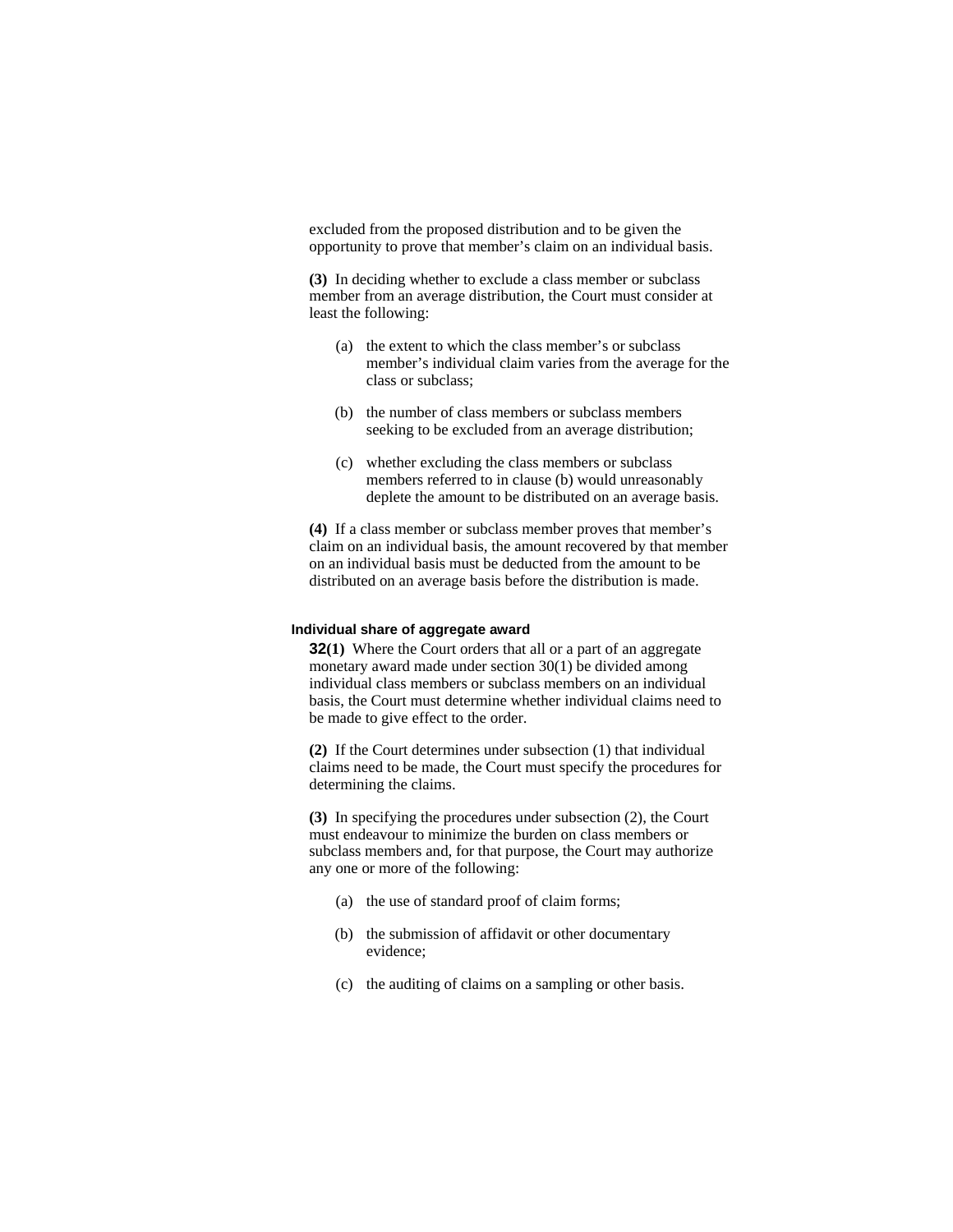**(4)** When specifying the procedures under subsection (2), the Court must set a reasonable time within which individual class members or subclass members may make claims under this section.

**(5)** If a class member or subclass member fails to make a claim within the time set under subsection (4), that member may, with leave of the Court, make a claim under this section at a later time.

**(6)** The Court may grant leave under subsection (5) only if the Court is satisfied that

- (a) there are apparent grounds for relief,
- (b) the delay was not caused by any fault of the person seeking the relief, and
- (c) neither the defendant nor any class member, subclass member, representative plaintiff or other person will suffer substantial prejudice if leave is granted.

**(7)** If the Court considers it appropriate to do so, the Court may amend a judgment given under subsection 30(1) to give effect to a claim made pursuant to subsection (5) of this section, but in doing so the Court may not increase the amount of an aggregate monetary award.

#### **Distribution**

**33(1)** The Court may direct that the distribution of amounts awarded under this Division be carried out by any means that the Court considers appropriate.

**(2)** In giving directions under subsection (1), the Court may order any one or more of the following:

- (a) that the defendant distribute directly to the class members the amount of monetary relief to which each class member is entitled by any means authorized by the Court, including abatement and credit;
- (b) that the defendant distribute directly to the subclass members the amount of monetary relief to which each subclass member is entitled by any means authorized by the Court, including abatement and credit;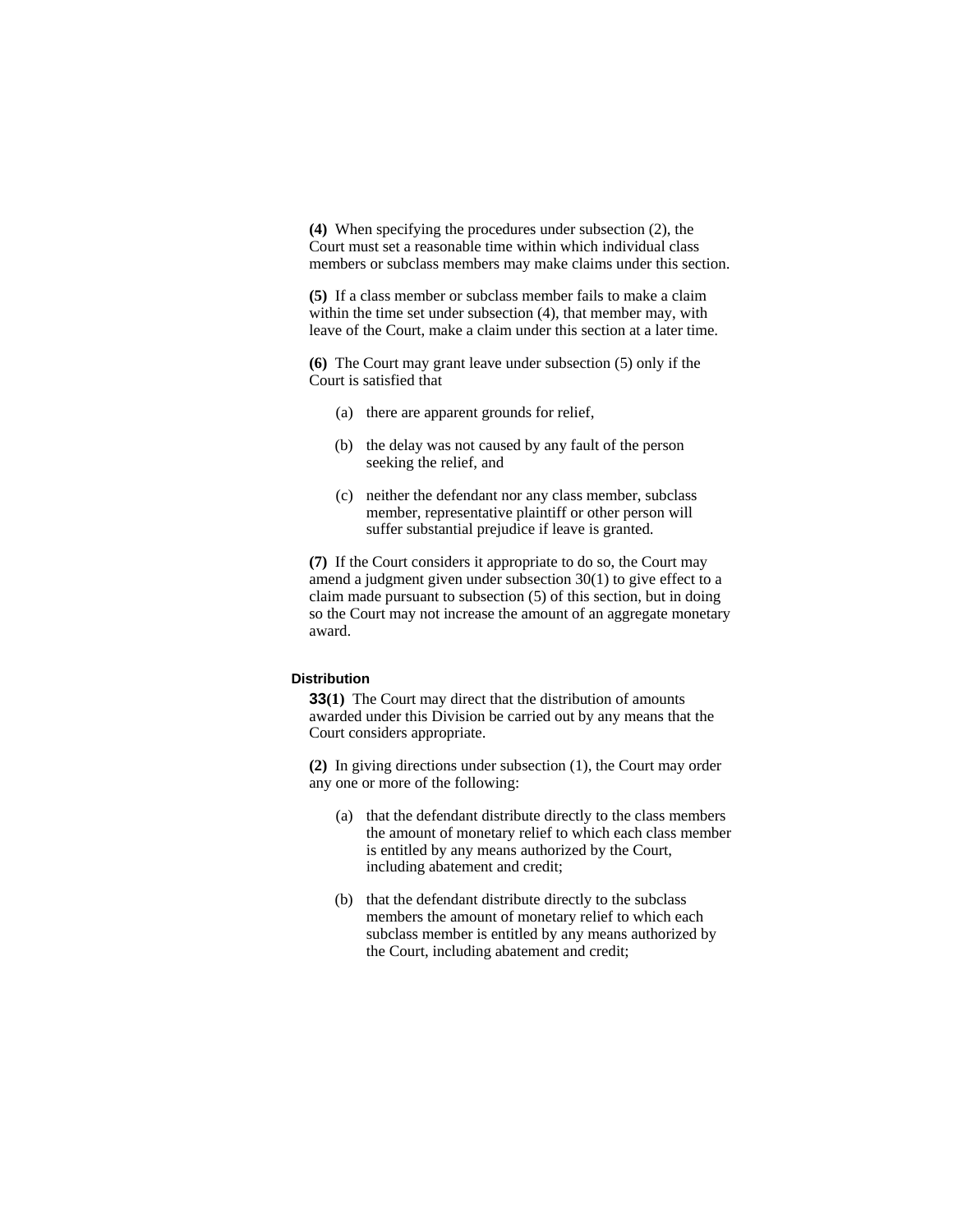- (c) that the defendant pay into Court or some other depository that the Court considers appropriate the total amount of the defendant's liability to the class members until further order of the Court;
- (d) that the defendant pay into Court or some other depository that the Court considers appropriate the total amount of the defendant's liability to the subclass members until further order of the Court;
- (e) that any person other than the defendant distribute directly to the class members or subclass members, by any means authorized by the Court, the amount of monetary relief to which each class member or subclass member is entitled.

**(3)** In deciding whether to make an order under subsection (2)(a) and (b) or either of them, the Court

- (a) must consider whether distribution by the defendant is the most practical way of distributing the award, and
- (b) may take into account whether the amount of monetary relief to which each class member or subclass member is entitled is ascertainable using the records of the defendant.

**(4)** The Court is to supervise the enforcement proceedings in respect of judgments arising under this Act and the distribution of awards under this Division and may stay the whole or any part of an enforcement proceeding or distribution for a reasonable period on any terms or conditions that the Court considers appropriate.

**(5)** The Court may order that an award made under this Division be paid

- (a) in a lump sum, promptly or within a time set by the Court, or
- (b) in instalments, on the terms or conditions the Court considers appropriate.
- **(6)** The Court may
	- (a) order that the costs of distributing an award under this Division, including the costs of any notice associated with the distribution and the fees payable to a person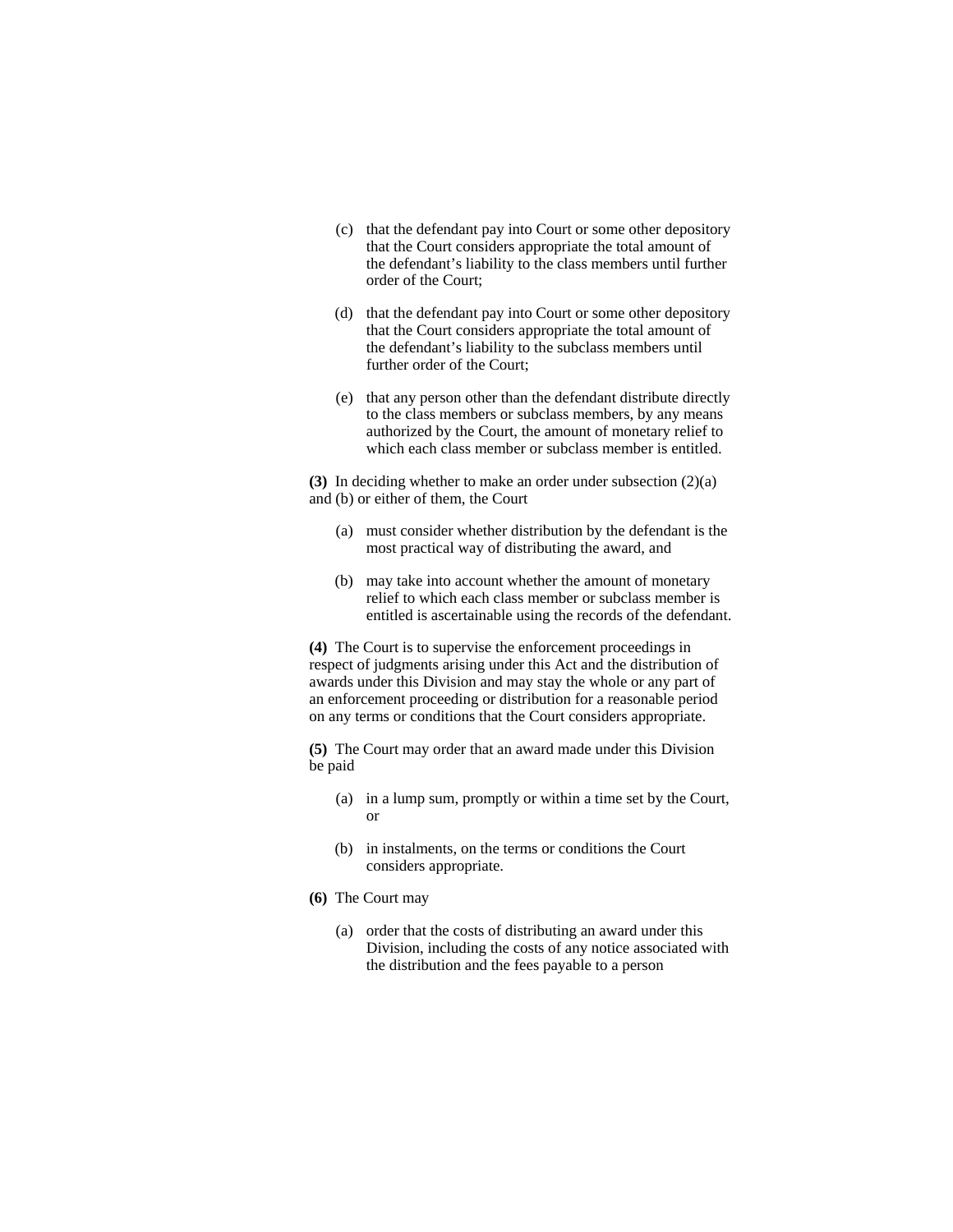administering the distribution, be paid out of the proceeds of the judgment, and

 (b) make any further or other order the Court considers appropriate.

## **Undistributed award**

**34(1)** The Court may order that all or any part of an award made under this Division that has not been distributed within the time provided for by the Court be applied in any manner that, in the opinion of the Court, may reasonably be expected to benefit class members or subclass members, even if the order does not provide for monetary relief to individual class members or subclass members.

**(2)** In deciding whether to make an order under subsection (1), the Court may consider any matter that the Court considers relevant, but in making its decision the Court must at least consider whether the distribution would result in unreasonable benefits to persons who are not class members or subclass members.

**(3)** The Court may make an order under subsection (1) whether or not all of the class members or subclass members can be identified or all their shares can be exactly determined.

**(4)** The Court may make an order under subsection (1) even if the order would benefit

- (a) persons who are not class members or subclass members, or
- (b) persons who may otherwise receive monetary relief as a result of the class proceeding.

**(5)** If any portion of an award that, under sections 31 and 32, is to be divided among individual class members or subclass members remains unclaimed or otherwise undistributed after the time provided for by the Court, the Court may make any order that the Court considers appropriate with respect to the distribution or other use or application of the unclaimed or undistributed portion of the award.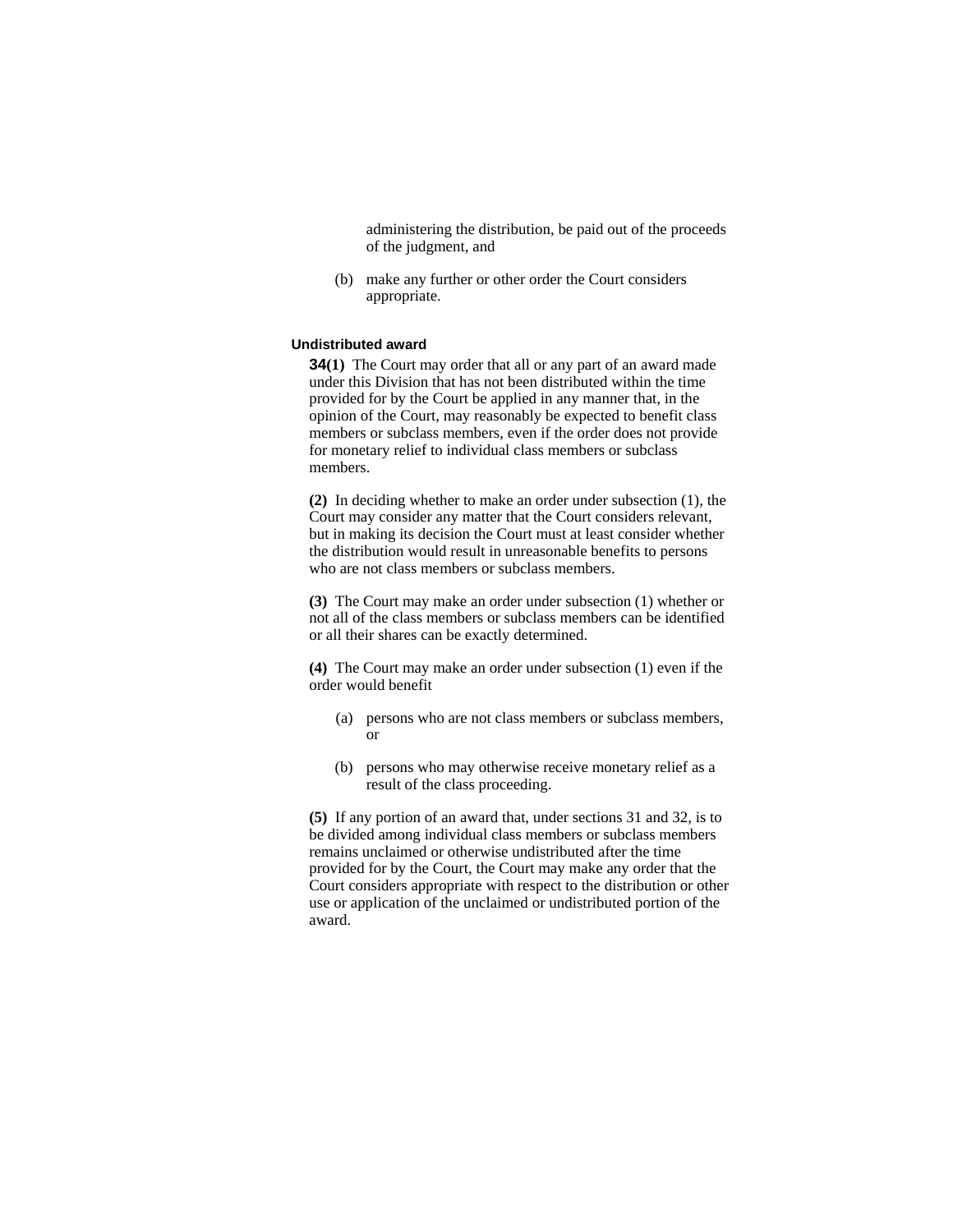## **Division 3 Termination of Proceedings and Appeals**

## **Settlement, discontinuance, abandonment and dismissal**

**35(1)** A class proceeding may be settled, discontinued or abandoned, but only with the approval of the Court and subject to any terms or conditions that the Court considers appropriate.

**(2)** A settlement may be concluded in relation to the common issues affecting a subclass but only with the approval of the Court and subject to any terms or conditions that the Court considers appropriate.

**(3)** A settlement to which this section applies is not binding unless approved by the Court.

**(4)** A settlement of a class proceeding that is approved by the Court binds every class member who has not opted out of the class proceeding, but only to the extent provided by the Court.

**(5)** A settlement in relation to the common issues affecting a subclass that is approved by the Court binds every subclass member who has not opted out of the class proceeding, but only to the extent provided by the Court.

**(6)** In dismissing a class proceeding or in approving a settlement, discontinuance or abandonment of a class proceeding, the Court must consider whether notice should be given under section 21 and whether the notice should include any one or more of the following:

- (a) an account of the conduct of the proceeding;
- (b) a statement of the results of the proceeding;
- (c) a description of any plan for distributing any settlement funds.

## **Appeals**

**36(1)** Any party may, without leave, appeal to the Court of Appeal from any of the following:

 (a) an order certifying or refusing to certify a proceeding as a class proceeding;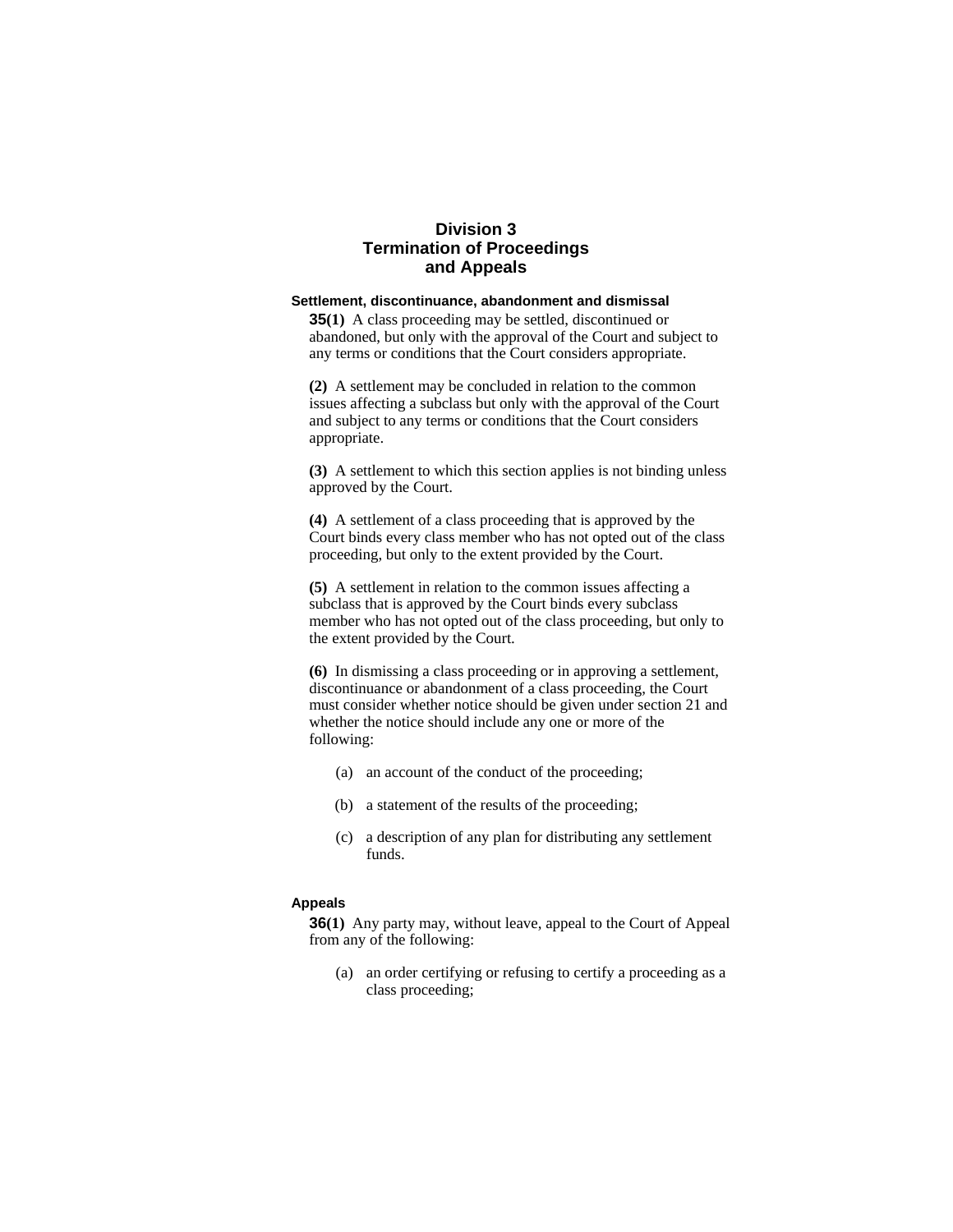- (b) an order decertifying a proceeding;
- (c) a judgment on common issues;
- (d) an order made under Division 2 of this Part, other than an order that determines individual claims made by class members or subclass members.

**(2)** A class member or subclass member, a representative plaintiff or a defendant may appeal to the Court of Appeal any order

- (a) determining an individual claim made by a class member or subclass member, or
- (b) dismissing an individual claim for monetary relief made by a class member or subclass member.
- **(3)** If a representative plaintiff
	- (a) does not appeal as permitted under this section within the time limit set under the Rules of Court for bringing an appeal, or
	- (b) abandons an appeal commenced pursuant to this section,

any class member or subclass member for whom the representative plaintiff was appointed may apply to the Court of Appeal for leave to act as the representative plaintiff for the purposes of bringing or continuing an appeal or seeking leave to appeal.

**(4)** An application by a class member or subclass member for leave to act as the representative plaintiff under subsection (3) must be made within 30 days from the day of the expiry of the appeal period available to the representative plaintiff or by a later date as may be set by the Court of Appeal.

## **Part 4 Costs, Fees and Disbursements**

## **Costs**

**37** With respect to any proceeding or other matter under this Act, the Court may award costs as provided for under the Rules of Court.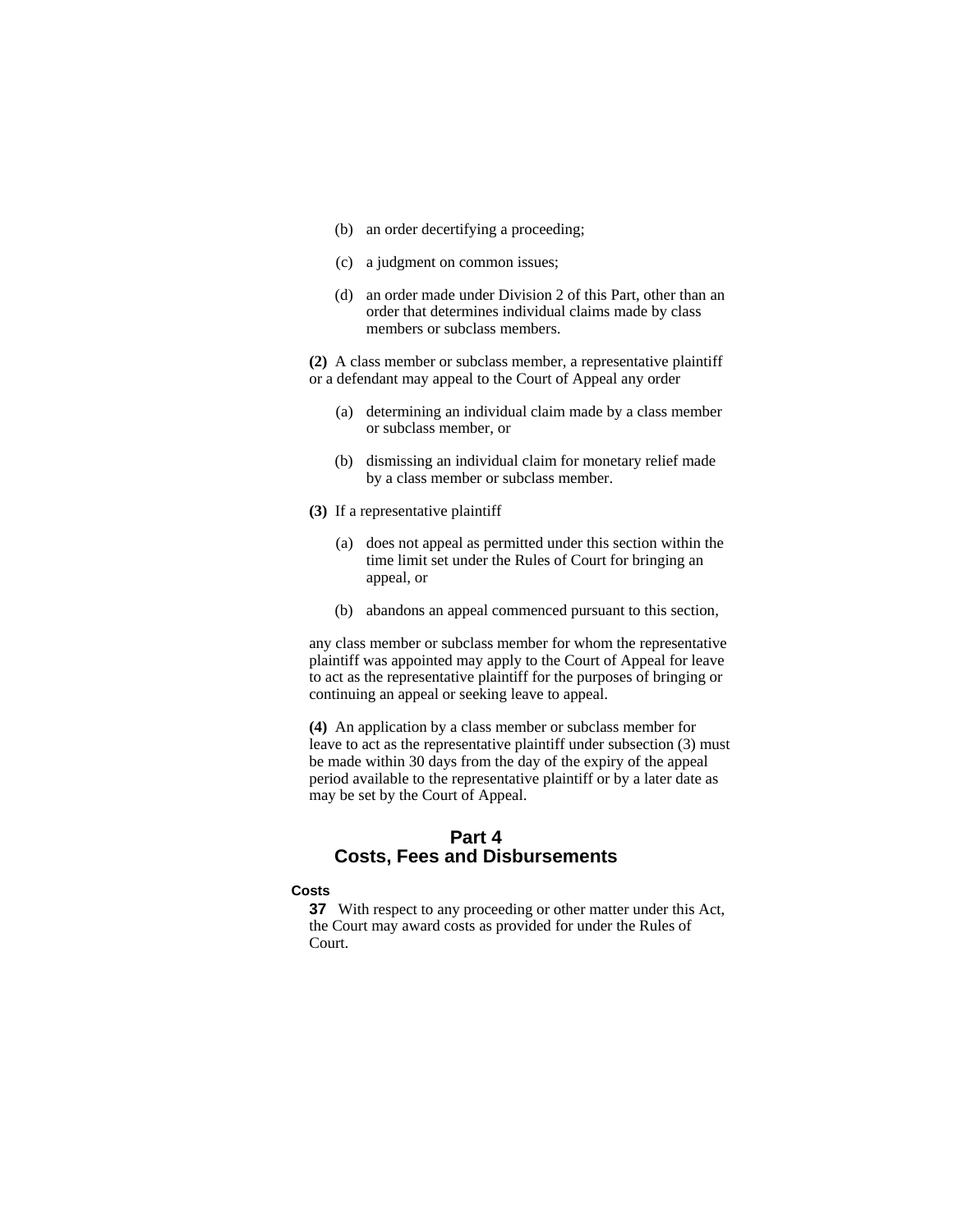## **Contingency fee agreements**

**38(1)** A lawyer may in respect of a proceeding under this Act enter into a contingency fee agreement with a representative plaintiff respecting the amount and manner of payment for services provided or to be provided and respecting any fees or disbursements in relation to those services and may provide for that payment to be by a gross sum, commission, percentage, salary or otherwise and at the same rate as or at a greater or lesser rate than the rate at which the lawyer would otherwise be entitled to be paid.

- **(2)** A contingency fee agreement
	- (a) must be in writing, and
	- (b) must be signed by the lawyer and the representative plaintiff.

**(3)** A contingency fee agreement must be in precise and understandable terms and must set out at least the following:

- (a) the name and address of the representative plaintiff;
- (b) the name and address of the lawyer;
- (c) the nature of the claim;
- (d) the event or contingency on which fees are to be paid to the lawyer;
- (e) the manner in which the contingency fee is to be calculated;
- (f) the maximum fee payable, or the maximum rate to be used to calculate the fee, after deducting disbursements;
- (g) whether the representative plaintiff is responsible to pay disbursements and, if so, a general description of types of disbursements likely to be incurred, other than relatively minor disbursements;
- (h) a statement that, if the representative plaintiff gives notice in writing to the lawyer within 5 days after the representative plaintiff's copy of the contingency fee agreement is served on the representative plaintiff, the representative plaintiff may terminate the contingency fee agreement without incurring any liability for fees, but the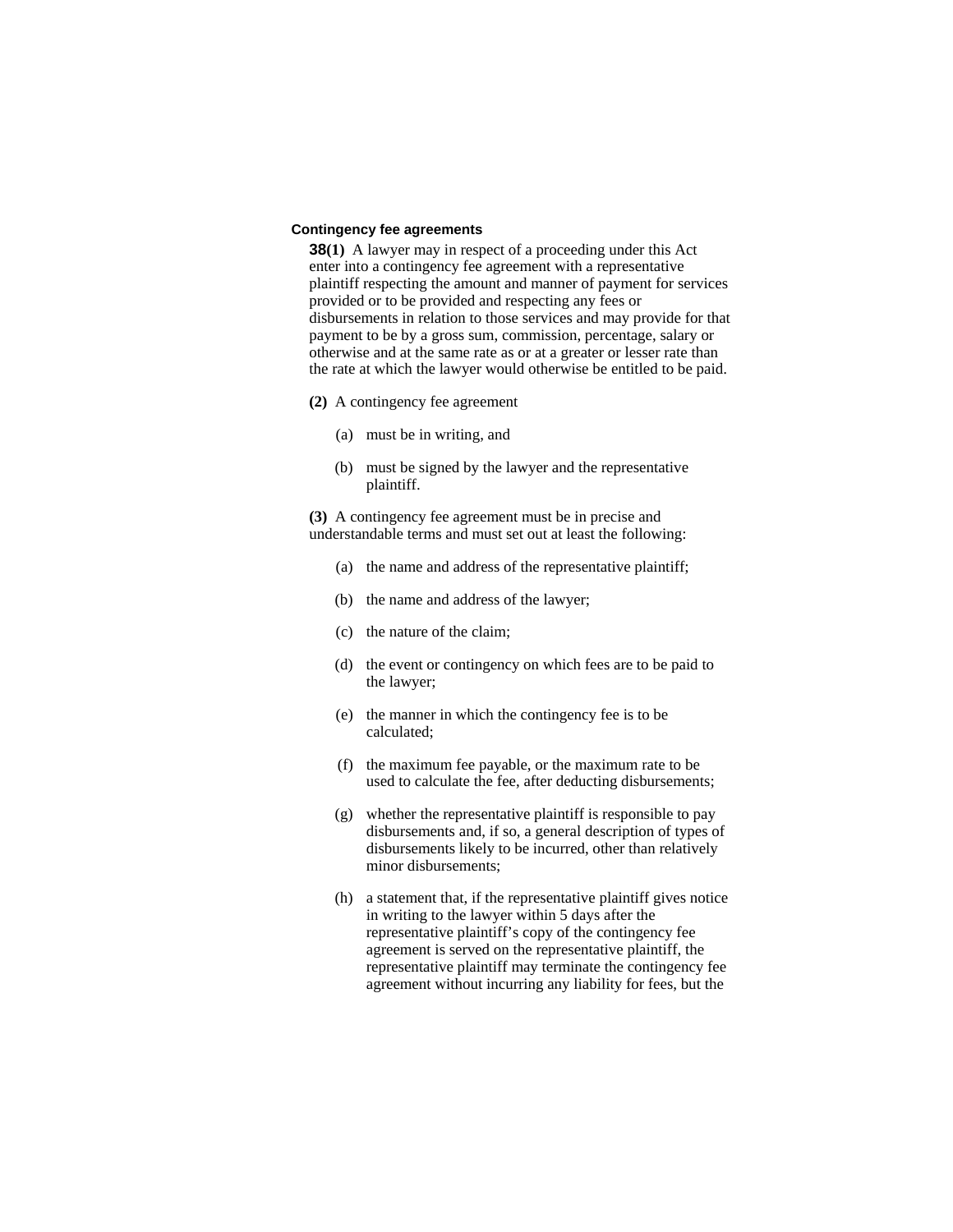representative plaintiff is liable to reimburse the lawyer for reasonable disbursements.

**(4)** The contingency fee agreement must be witnessed by a person who sees the representative plaintiff actually sign the agreement, who must then swear an affidavit of execution.

**(5)** The representative plaintiff must be served with a copy of the signed contingency fee agreement within 10 days after the date on which the agreement is signed, and an affidavit of service to that effect must be executed by the person who serves the copy of the agreement.

**(6)** Subject to subsection (7), a representative plaintiff may terminate a contingency fee agreement on giving written notice of the termination to the lawyer and the payment of the fees and disbursements owing at the time of the termination or as otherwise agreed on by the representative plaintiff and the lawyer.

**(7)** A representative plaintiff may terminate a contingency fee agreement without incurring liability for payment of any fees related to or arising from the agreement, but is liable to pay reasonable disbursements, if the representative plaintiff, within 5 days after being served with the copy of the agreement, gives written notice of the termination to the lawyer.

**(8)** If a representative plaintiff terminates a contingency fee agreement,

- (a) the lawyer must give notice to the class members or subclass members for whom the representative plaintiff was appointed, and
- (b) any class member or subclass member may apply to the Court to act as the representative plaintiff for the purposes of bringing or continuing an action.

**(9)** This section applies whether or not a class member or subclass member is appointed as the representative plaintiff.

## **Court approval of contingency fee agreement**

**39(1)** A contingency fee agreement respecting fees and disbursements between a lawyer and a representative plaintiff is not enforceable unless,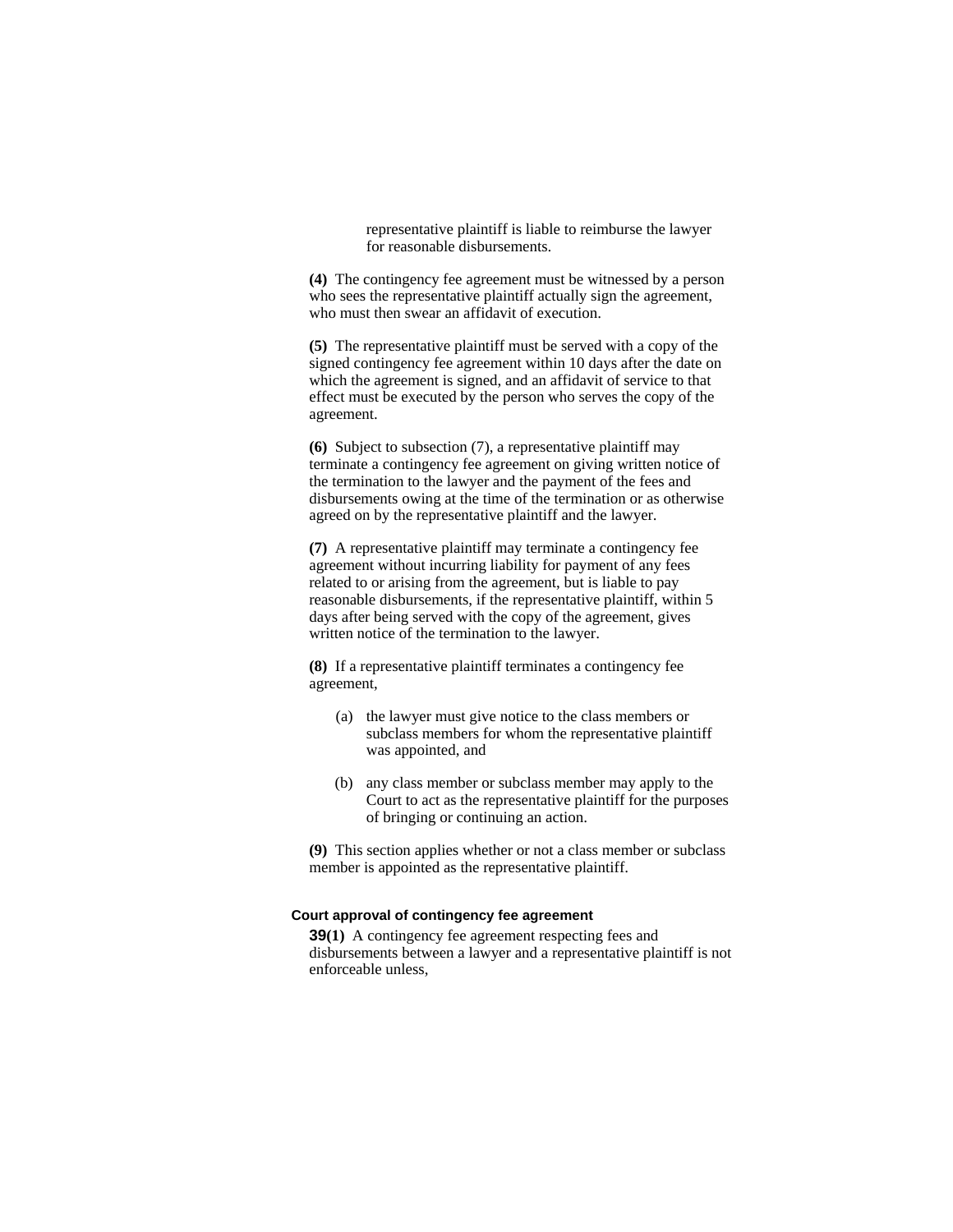- (a) on the application of the lawyer made prior to or at the time of applying for certification of the proceeding, the agreement was approved by the Court, and
- (b) after
	- (i) the common issues have been resolved, in the case of a trial of the common issues, or
	- (ii) a settlement agreement has been approved, in the case of a class proceeding being settled,

 the judge who presided over the trial of the common issues or approved the settlement agreement has, on the application of the representative plaintiff or, if the representative plaintiff fails to apply, on the application of the lawyer, reviewed the contingency fee agreement for the purposes of ensuring that the fees and disbursements payable under the agreement are fair and reasonable in the circumstances.

- **(2)** An application under subsection (1) may,
	- (a) unless the Court otherwise orders, be brought without notice to the defendant, or
	- (b) if notice to the defendant is required, be brought subject to any terms or conditions respecting disclosure of the whole or any part of the agreement relating to any fees and disbursements as the Court may order.

**(3)** Unless the Court otherwise directs, an application under subsection (1)(b) may only be brought if the notice of the application sets out at least the following:

- (a) the actual amount of the fees and disbursements as calculated;
- (b) the right of any class member or subclass member to object;
- (c) the time and place at which the application is to be heard;
- (d) those steps or procedures that a class member or subclass member must take or carry out in order to be heard.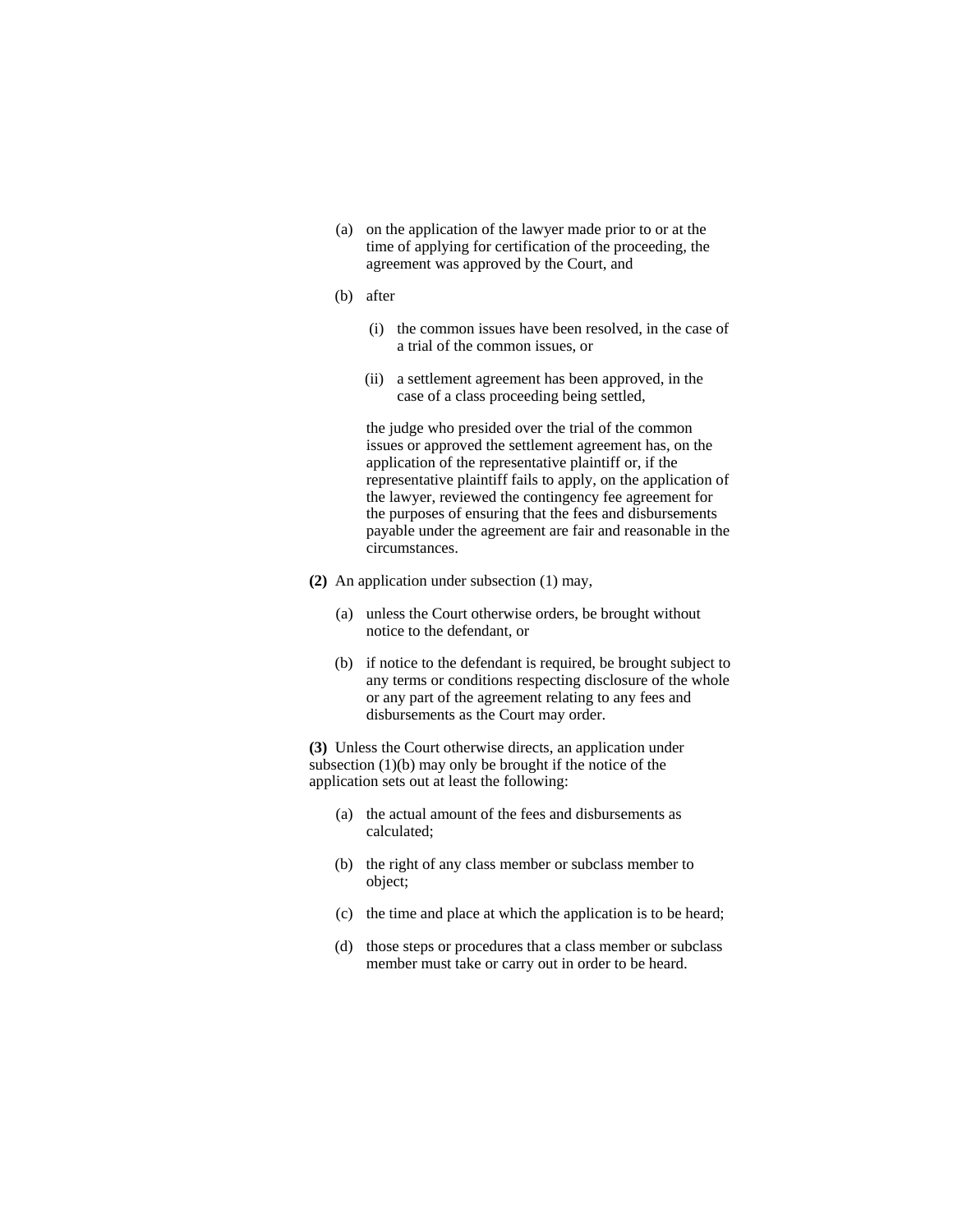**(4)** Interest payable on fees under a contingency fee agreement approved under subsection (1) must be calculated in the manner set out in the agreement or, if not so set out,

- (a) at the interest rate prescribed under the *Judgment Interest Act* for pecuniary damages, or
- (b) at any other rate that the Court considers appropriate.

**(5)** Interest payable on disbursements under a contingency fee agreement approved under subsection (1) must be calculated in the manner set out in the agreement or, if not so set out,

- (a) at the interest rate prescribed under the *Judgment Interest Act* for pecuniary damages, or
- (b) at any other rate that the Court considers appropriate,

on the balance of disbursements incurred as totalled at the end of each 6-month period following the date of the agreement.

**(6)** Amounts owing under a contingency fee agreement that is enforceable pursuant to this section are a first charge on any settlement funds or monetary award.

**(7)** If a contingency fee agreement is not approved by the Court or the Court determines that the agreement should not be followed, the Court may

- (a) determine the amount owing to the lawyer in respect of fees and disbursements,
- (b) direct that an inquiry, assessment or accounting under the Rules of Court be carried out to determine the amount owing, or
- (c) direct that the amount owing be determined in any other manner not referred to in clause (a) or (b).

**(8)** Representative parties may seek funding of their costs and disbursements from other persons and organizations, including persons who are not members of the class.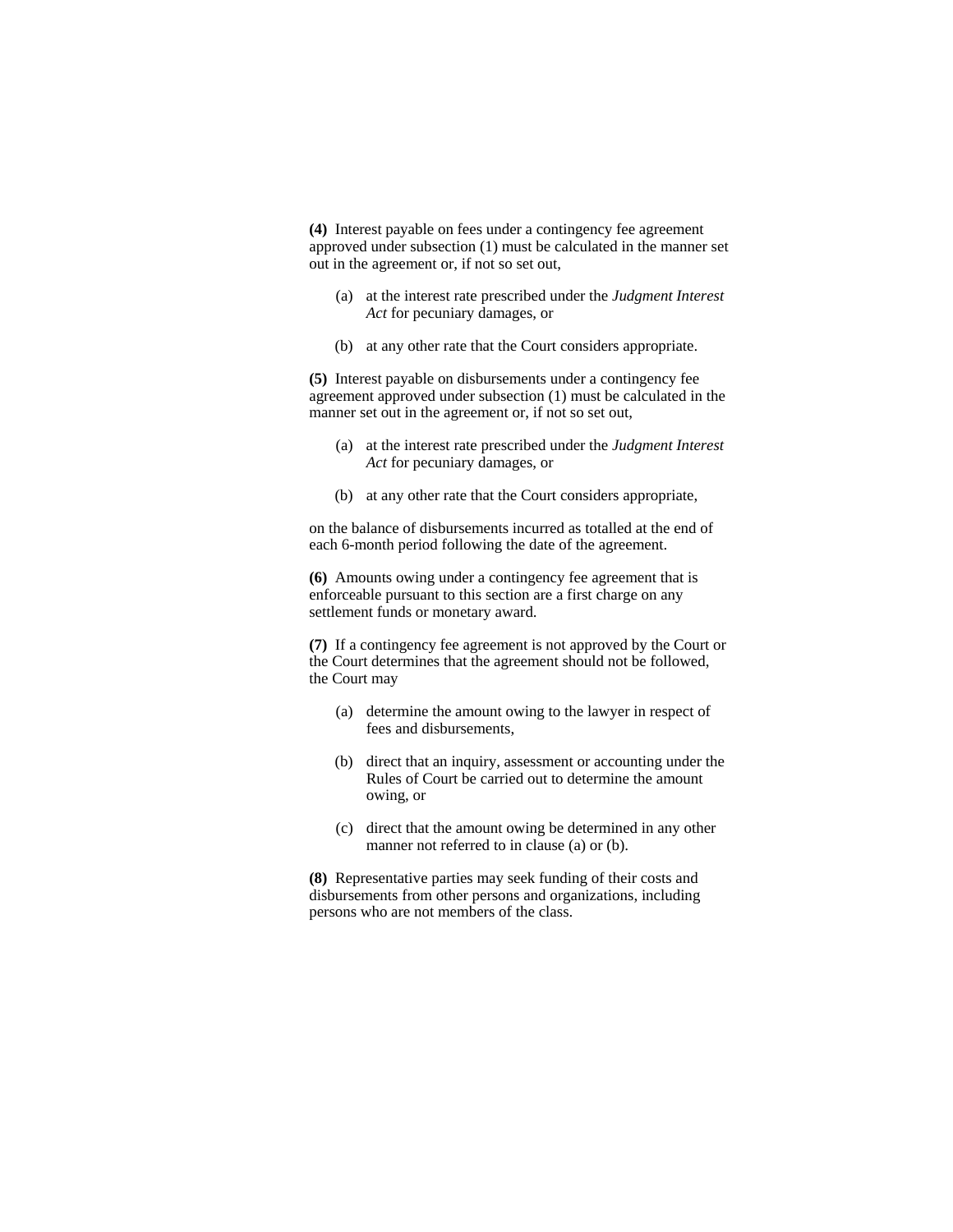## **Part 5 General**

## **Limitation periods**

**40(1)** Subject to subsection (3), any limitation period applicable to a cause of action asserted in a proceeding,

- (a) whether or not the proceeding is ultimately certified, is suspended in favour of a person if another proceeding was commenced and it is reasonable for the person to assume that he or she was a class member or subclass member for the purposes of that other proceeding, and
- (b) resumes running against the person when any of the clauses of subsection (2) become applicable in respect of that person as though he or she were the member referred to in subsection (2).

**(2)** Subject to subsection (3), any limitation period applicable to a cause of action asserted in a proceeding that is certified is suspended in favour of a class member or subclass member on the commencement of the proceeding and resumes running against the class member or subclass member when

- (a) the member opts out of the class proceeding,
- (b) a ruling by the Court has the effect of excluding the member from the class proceeding or from being considered ever to have been a member,
- (c) an amendment is made to the certification order that has the effect of excluding the member from the class proceeding,
- (d) a decertification order is made under section 11,
- (e) the class proceeding is dismissed without an adjudication on the merits,
- (f) the class proceeding is discontinued or abandoned with the approval of the Court, or
- (g) the class proceeding is settled with the approval of the Court, unless the settlement provides otherwise.